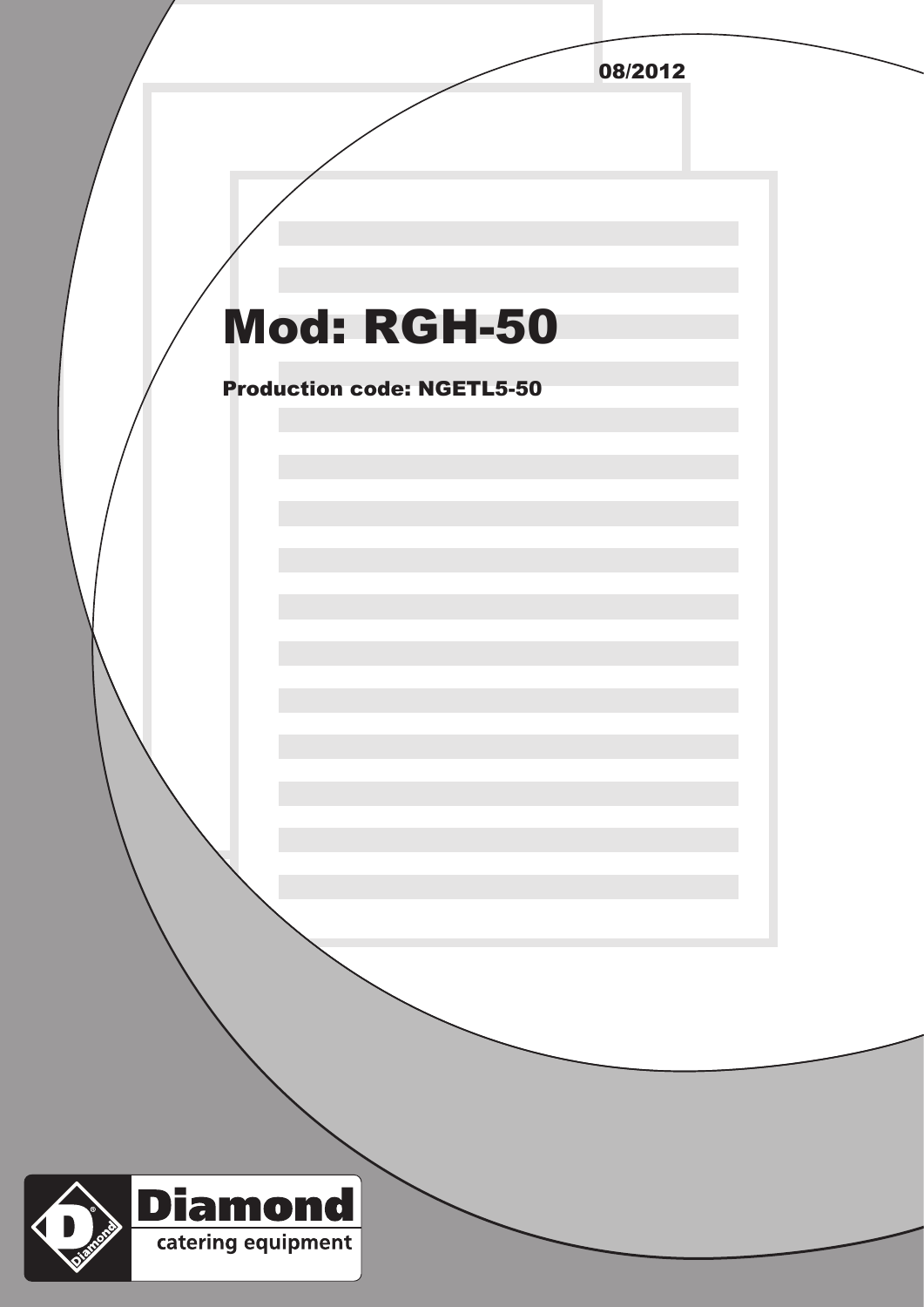Dear customer,

Thank you for choosing our product as your trusted partner. We ensure you that we always give our best as we produce this appliance by using the finest materials. NAYATI Gas Economic Table Low is excellent choice to cook. In order to obtain maximum benefits of this appliance, please read this manual instruction carefully. Please notice the warnings and safety instructions to keep your safety. DO NOT use this appliance except its utility.

If you have any question or difficulty in operating this appliance, please contact your dealer or NAYATI to acquire mechanic assistance.

## **NAYATI TEAM**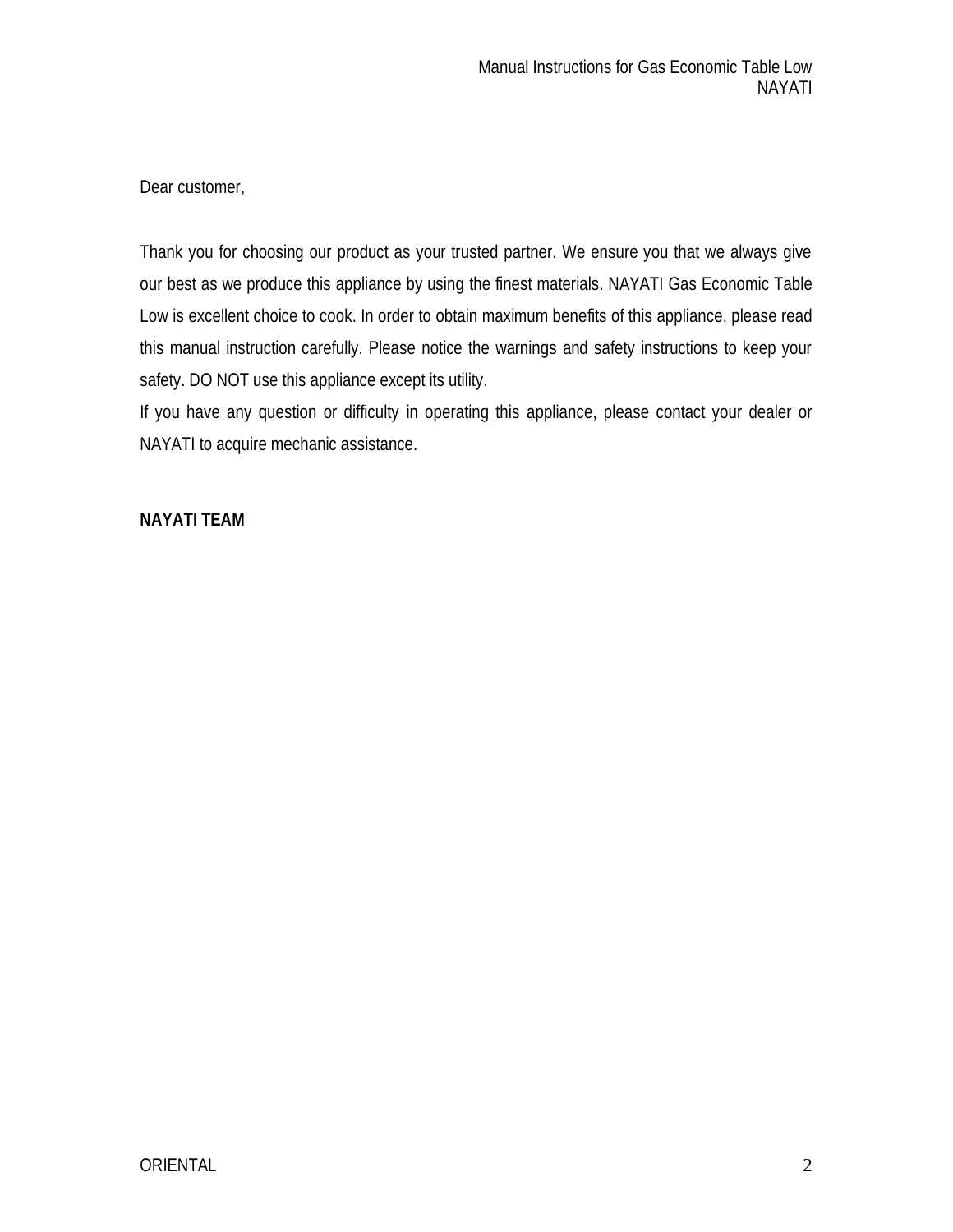Ĩ.

# **TABLE OF CONTENT**

Ē

|           | Page     |
|-----------|----------|
|           | 1        |
|           | 2        |
|           | 3        |
|           | 4        |
|           | 5        |
|           | $\prime$ |
| $\bullet$ | 7        |
| $\bullet$ | 10       |
|           | 11       |
|           | 12       |
|           | 14       |
| $\bullet$ | 15       |
| ٠         | 16       |
| $\bullet$ | 17       |
| $\bullet$ | 18       |
| $\bullet$ | 18       |
| $\bullet$ | 20       |
| $\bullet$ | 21       |
|           | 23       |
|           | 23       |
|           | 24       |
|           | 25       |
| $\bullet$ | 25       |
|           | 26       |
|           | 27       |
|           | 29       |
|           | 30       |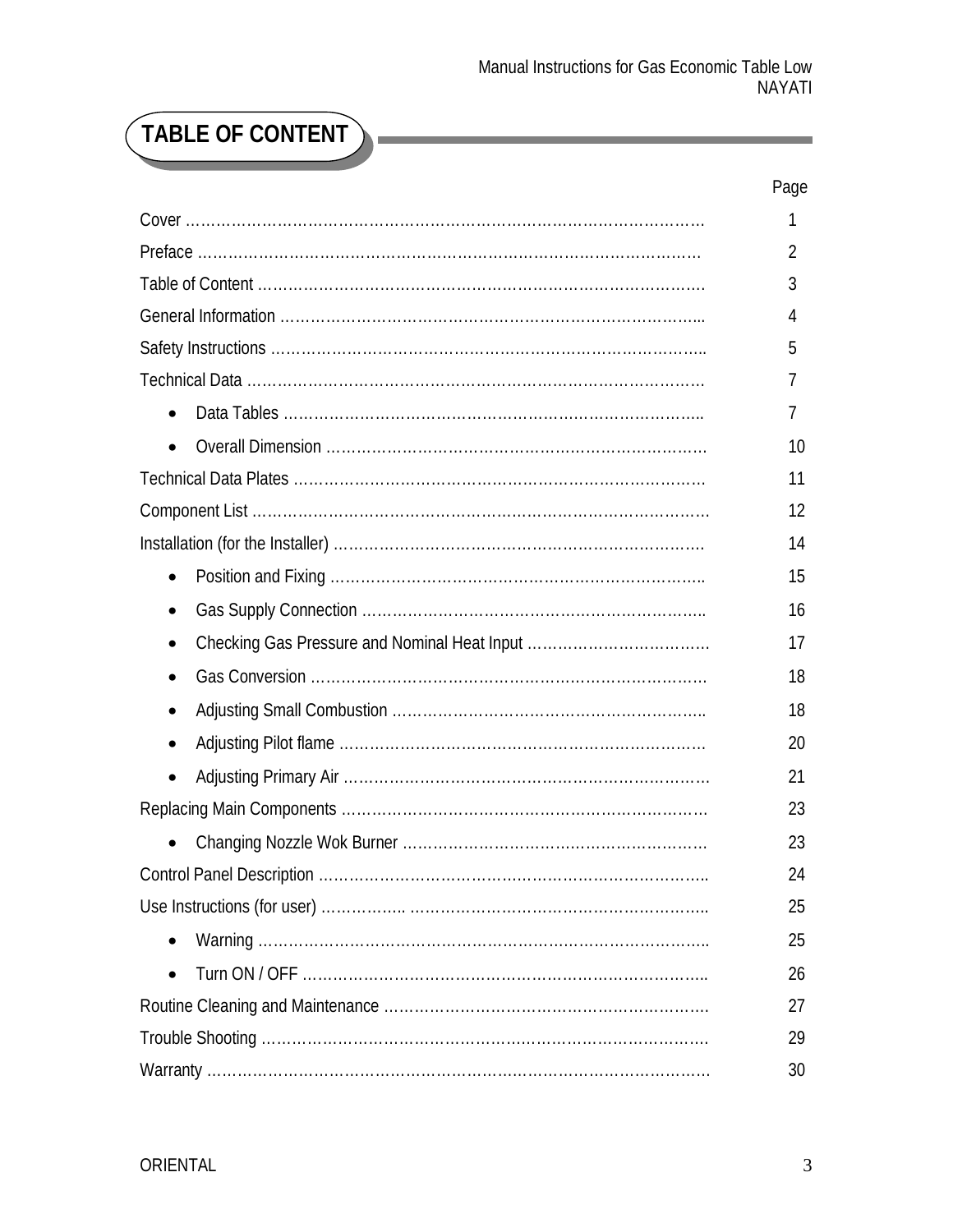## **GENERAL INFORMATION**

Please read this manual instruction carefully before operating this appliance.

NAYATI Gas Economic Table Low is an excellent cooking appliance. This appliance is using gas. This appliance used for making stock in large quantity. It is very important to keep this instruction book together with the appliance for future consultation. If this appliance sold or transferred elsewhere, make sure this book goes with it. Therefore, the new user can read about its functions and other relevant information.

If you have any question about the appliance, please contact your nearest dealer or contact NAYATI.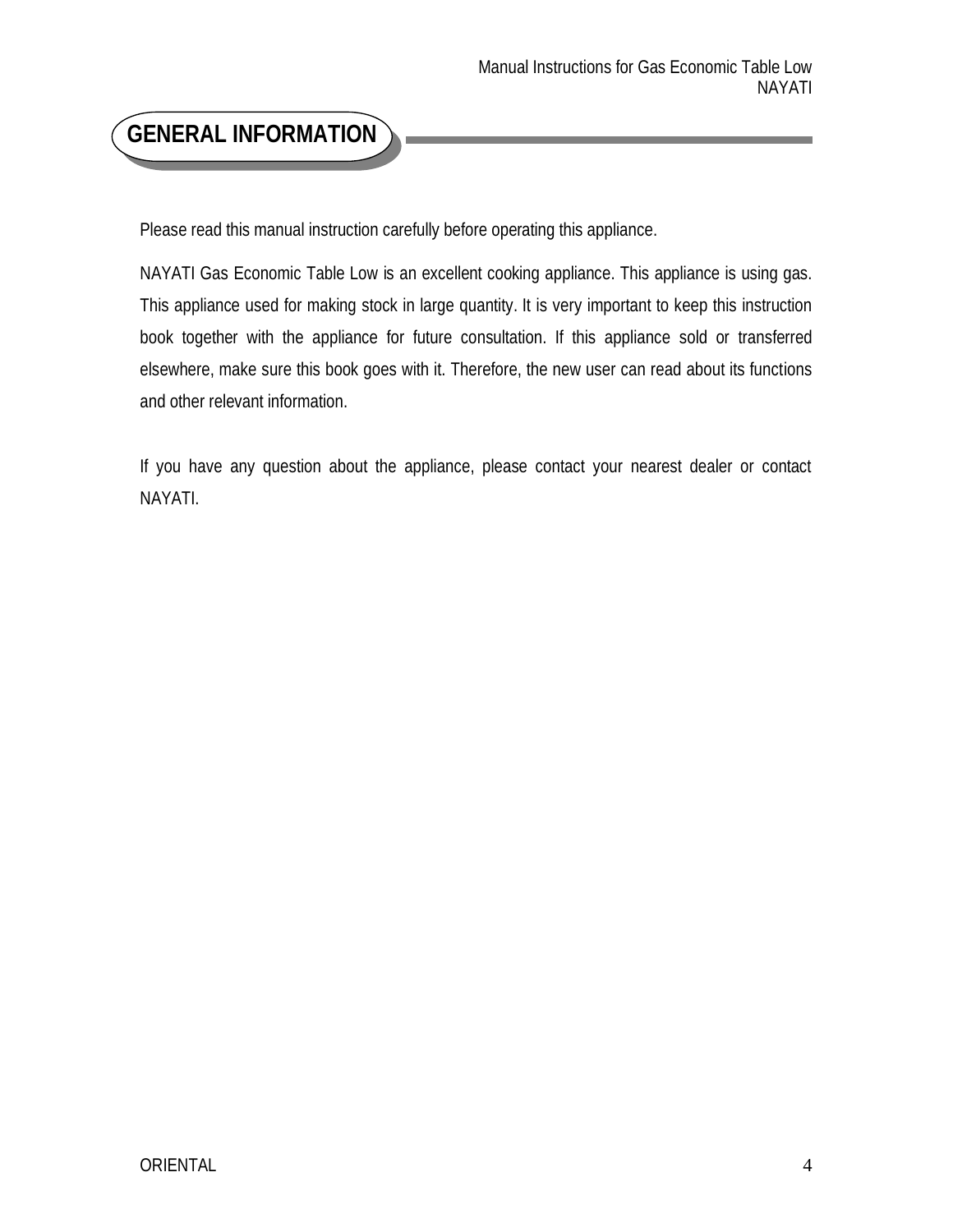## **SAFETY INSTRUCTIONS**

Very important!: Before installing, place the appliance on solid, flat, stable and horizontal surface

#### and connection availability.

Read this manual instruction carefully before using NAYATI Gas Economic Table Low. This appliance is for food preparation only. Below are safety instructions that strictly conformed:

- Improper installation, maintenance, cleaning, or modification to the appliance could lead to severe injury or death and could damage the appliance.
- The mechanics must instruct staff regularly to avoid accident and damage of the appliance.
- NAYATI Gas Economic Table Low may be used for skilled staff only.
- DO NOT place the appliance in a toxic area or have a risk of explosion.
- DO NOT place the appliance near flammable materials such gasoline, fat, clothes, liquid gas, paper, etc.
- DO NOT place the appliance in wet or humid room or condition such in rain or near water leaks, etc.
- DO NOT use the appliance for drying clothes, paper, or living animals.
- DO NOT use the appliance to heat non-food products.
- Put the appliance in a good ventilated room.
- Before cleaning or maintaining the appliance, detach the gas line and allow it to cool.
- DO NOT touch the area  $\sqrt{\frac{1}{N}}$ . This sign means VERY HOT. Beware of severe burning injury.
- DO NOT attempt to dismantle or repair the appliance. The authorized mechanics must do all jobs.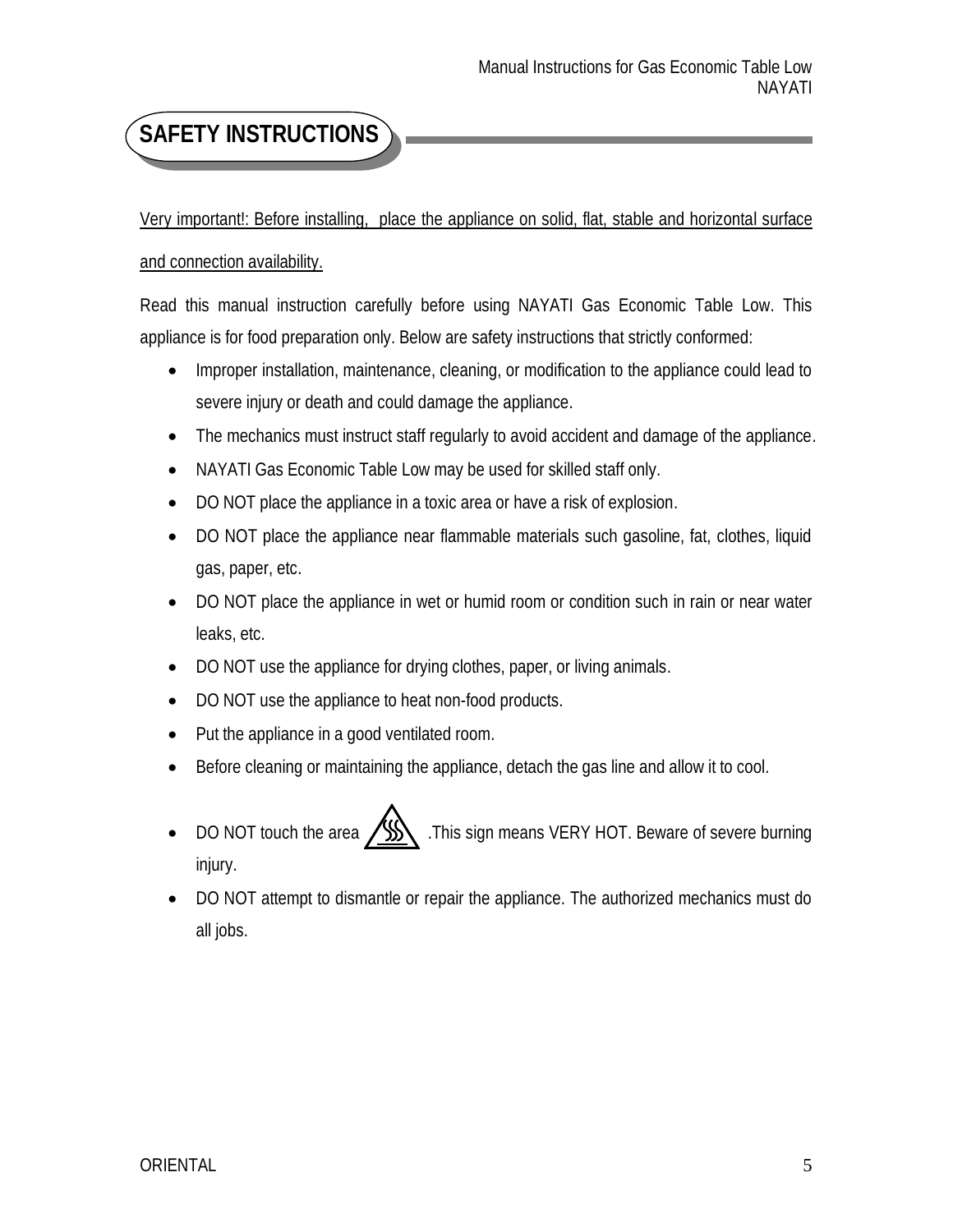## **EXPLOSION RISK !**



- **DO NOT cover the burners or drawers below or the air holes on the sidewalls with Aluminum or silver foil or similar materials. This may cause a wrong air circulation and gas combustion and lead to overheat.**



## **INJURY RISK !**

- **DO NOT lean to Main Burner during ignition process. High flames from the range may cause severe burning injury.**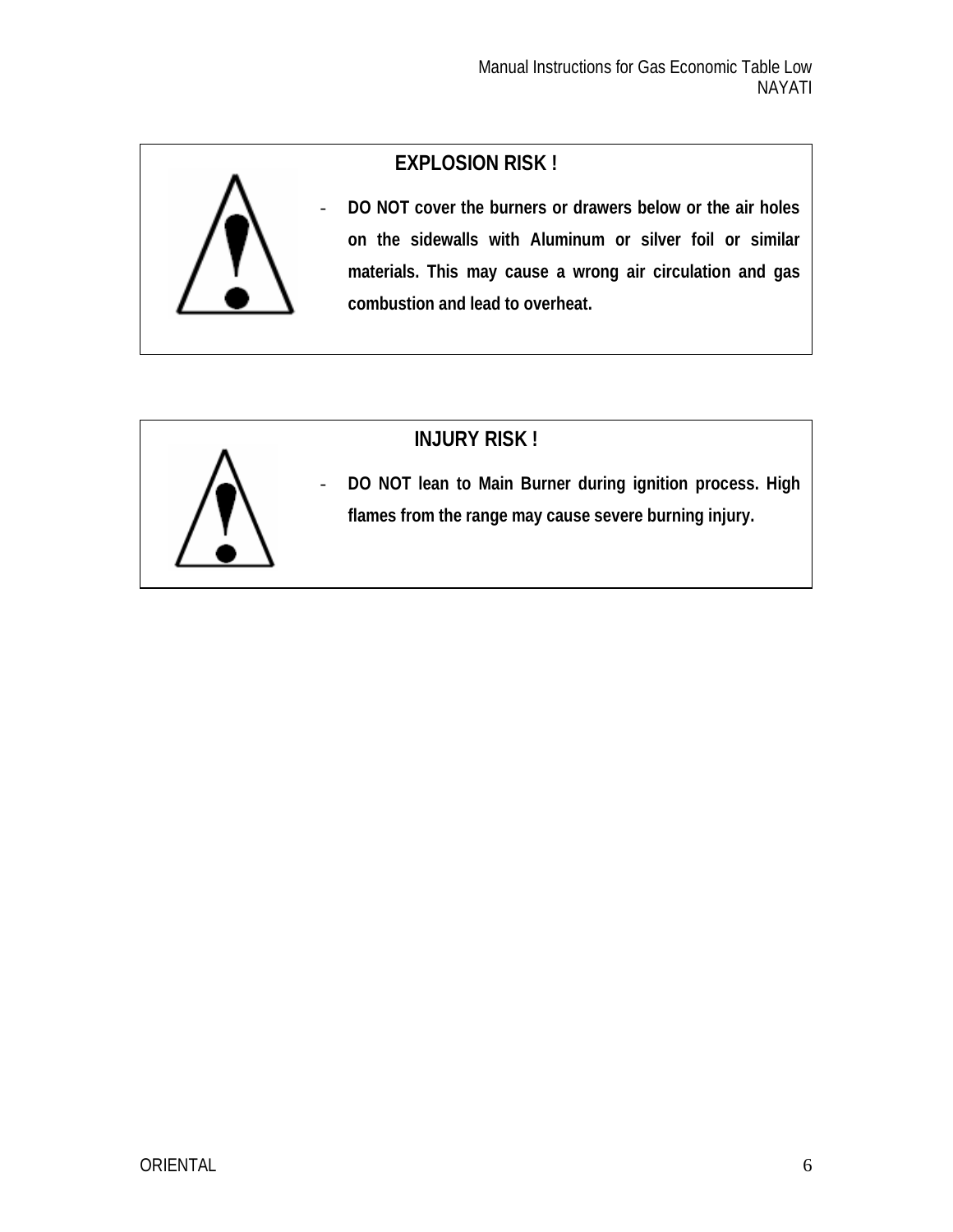## **TECHNICAL DATA**

NAYATI Gas Economic Table Low is made of stainless steel. This appliance is used to make stock in large capacity. There is a gas burner and gas tap. The burner is atmospheric and supplied by a mixture of liquid gas and air or natural gas and air. The Main Burner ignition carried by Pilot Burner. The Main Burner equipped by Safety Thermocouple.

### **Data Tables**

Table 1: Technical Specification

| <b>Technical Specification</b> |                       |                       |                 |  |  |
|--------------------------------|-----------------------|-----------------------|-----------------|--|--|
| <b>Model</b>                   | <b>NGETL 5-50 CE</b>  |                       |                 |  |  |
| <b>Overall Dimension (mm)</b>  | <b>Width</b>          | <b>Depth</b>          | <b>Height</b>   |  |  |
|                                | 500                   | 500                   | 450             |  |  |
| <b>Pipe Diameter</b>           | Drain (D)             | Gas Inlet (G)         | Water Inlet (S) |  |  |
|                                |                       | 3/4" BSP              |                 |  |  |
| <b>Nominal Heat Input</b>      | Natural Gas           | $: 13$ kW             |                 |  |  |
|                                | LPG Gas               | $: 11.5$ kW           |                 |  |  |
|                                | G 20                  | $: 20$ mbar           |                 |  |  |
|                                | G 25                  | $: 20$ mbar           |                 |  |  |
| <b>Gas Connection Pressure</b> | G 25                  | $: 25$ mbar           |                 |  |  |
|                                | G 30 / G 31           | $: 28 - 30 / 37$ mbar |                 |  |  |
|                                | G 30 / G 31 : 50 mbar |                       |                 |  |  |
| <b>Ignition</b>                | Manual                |                       |                 |  |  |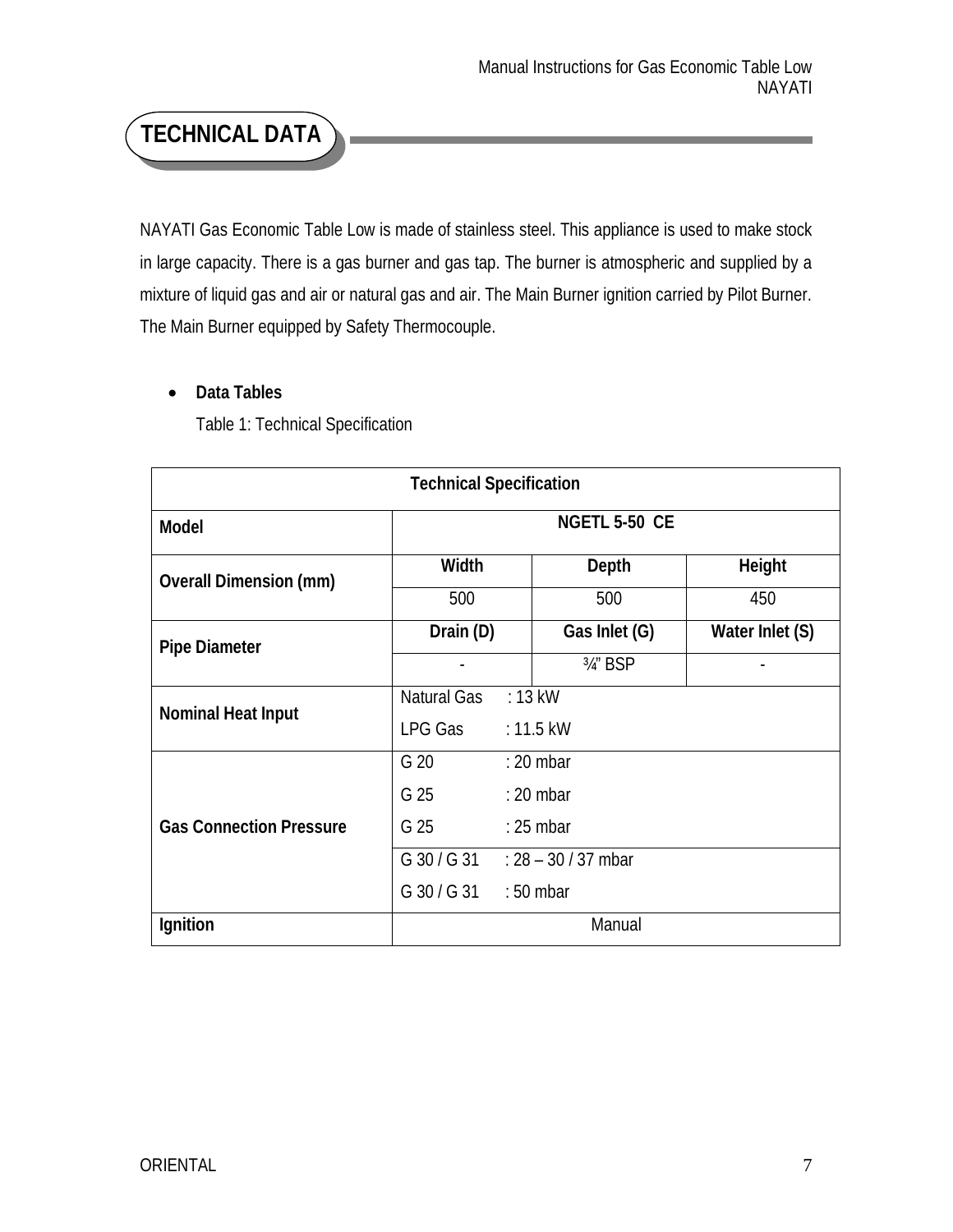Table 2: Gas Connection Pressure

| <b>COUNTRIES</b>                        | <b>CATEGORIES</b> | <b>CONNECTION PRESSURES (mbar)</b> |      |       |      |  |
|-----------------------------------------|-------------------|------------------------------------|------|-------|------|--|
|                                         |                   | G 20                               | G 25 | G 30  | G 31 |  |
| LU-PL                                   | 12E               | 20                                 |      |       |      |  |
| <b>IS-MT-HU</b>                         | 13B/P             |                                    |      | 30    | 30   |  |
| IT-PT-ES-IE-CH-GB-GR-CY-CZ-SK-SI-TR     | $II2H3+$          | 20                                 |      | 28-30 | 37   |  |
| FI-TR-SK-LV-LT-EE-DK-SE-SI-NO-RO-GR-CY- | II2H3B/P          | 20                                 |      | 30    | 30   |  |
| <b>BG-HR</b>                            |                   |                                    |      |       |      |  |
| AT-CH-SK                                | II2H3B/P          | 20                                 |      | 50    | 50   |  |
| <b>NL</b>                               | II2L3B/P          |                                    | 25   | 30    | 30   |  |
| R <sub>O</sub>                          | I12L3B/P          |                                    | 20   | 30    | 30   |  |
| FR-BE                                   | $II2E+3+$         | 20                                 | 25   | 28-30 | 37   |  |
| DE                                      | II2ELL3B/P        | 20                                 | 20   | 50    | 50   |  |
| R <sub>O</sub>                          | I2E3B/P           | 20                                 |      | 30    | 30   |  |

Table 3: Heat Load, Gas Connection Values, Combustion Requirement, and Exhaust Quantity The small combustion load for Burner is 3,0 kW.

|                      | <b>Heat Load</b>      |                   | <b>Gas Connection Values</b>    |                              |                   |  |
|----------------------|-----------------------|-------------------|---------------------------------|------------------------------|-------------------|--|
|                      |                       |                   | <b>Full Fire</b>                |                              |                   |  |
|                      |                       |                   | <b>Natural Gas E</b>            | <b>Natural Gas L</b>         | <b>Liquid Gas</b> |  |
| Type                 |                       | <b>Liquid Gas</b> | <b>Natural Gas H</b>            | <b>Natural Gas LL</b>        | (G30)             |  |
|                      | <b>Natural</b><br>Gas |                   | (G20)                           | (G25)                        |                   |  |
|                      |                       |                   |                                 |                              | <b>HuB 0.31</b>   |  |
|                      |                       |                   | HuB $0.42 \text{ m}^3/\text{h}$ | HuB 0.49 m <sup>3</sup> /h   | kg/h              |  |
| <b>NGETL 5-50 CE</b> | 13 kW                 | 11.5 kW           | $1,376 \text{ m}^3/\text{h}$    | $1,600 \text{ m}^3/\text{h}$ | 0,907 kg/h        |  |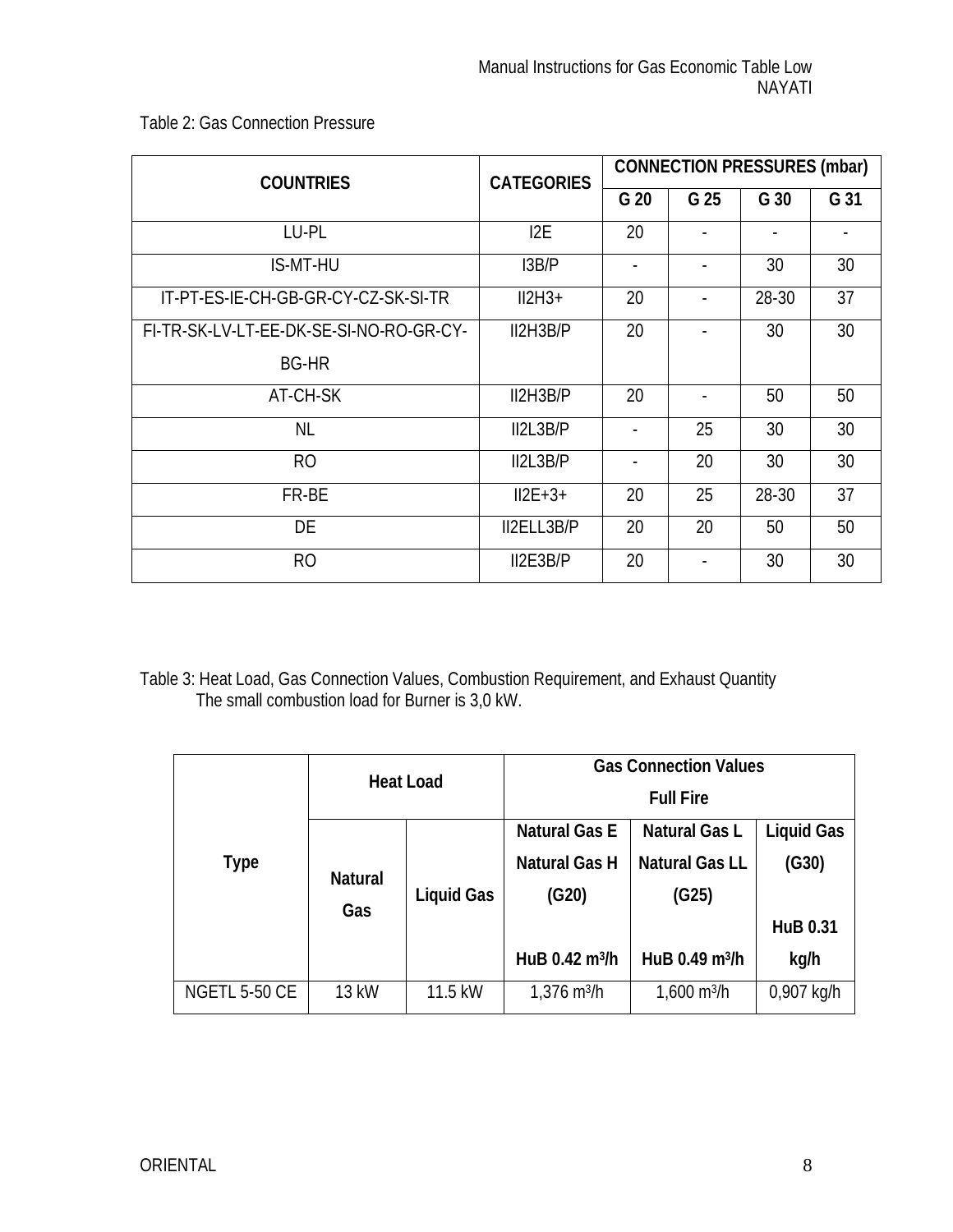| <b>Gas Type</b> | <b>Gas Pressure (mbar)</b> | Diameter (1/100mm) |
|-----------------|----------------------------|--------------------|
| G 30 / G 31     | $28 - 37$                  | 180                |
| G 30 / G 31     | 50                         | 160                |
| G <sub>20</sub> | 20                         | 305                |
| G 25            | 25                         | 315                |
| G 25            | 20                         | 330                |

Table 4: Nozzle Diameter

Table 5: Primary Air Adjustment

Primary Air Adjustment fixed by the factory. Below are the adjustments:

| <b>Gas Type</b> | <b>Gas Pressure (mbar)</b> | <b>Chamber Opening</b> |
|-----------------|----------------------------|------------------------|
|                 |                            | (mm)                   |
| G 30 / G 31     | $28 - 37$                  | Open 12,0              |
| G 30 / G 31     | 50                         | Open 12,0              |
| G 20            | 20                         | Open 5,0               |
| G 25            | 25                         | Open 5,0               |
| G 25            | 20                         | Open 5,0               |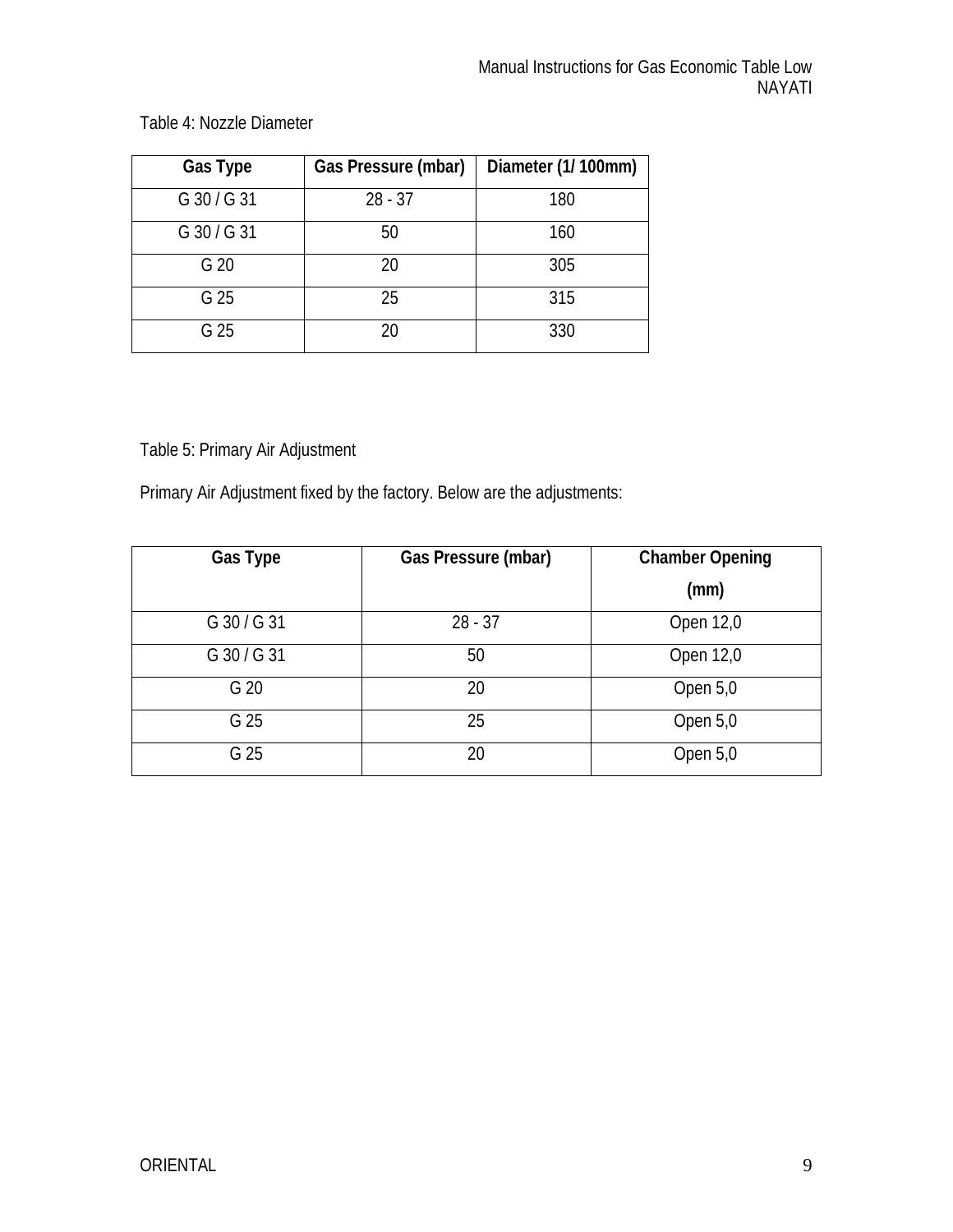**Overall Dimension**

NGETL 5-50 CE







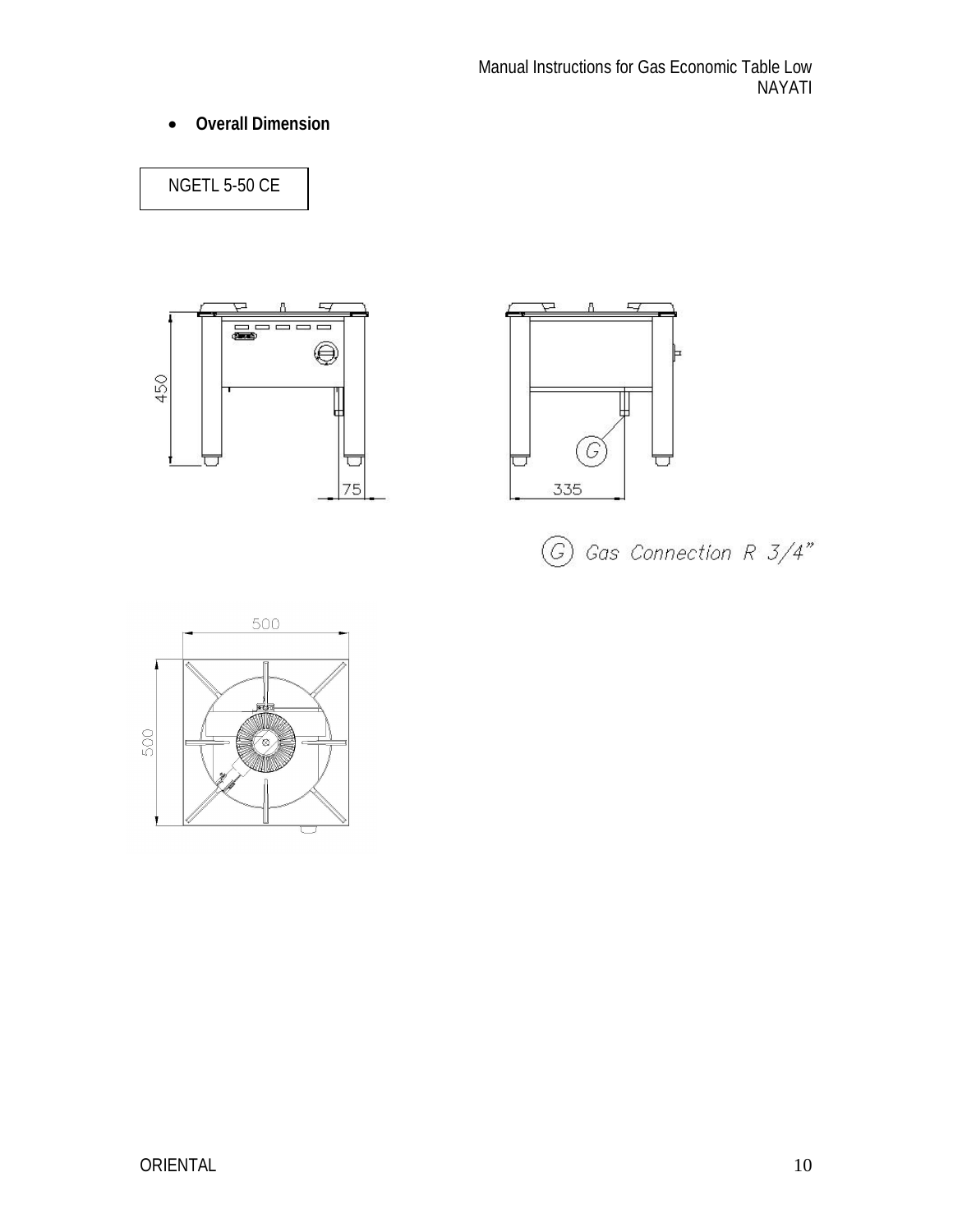## **TECHNICAL DATA PLATES**

Figure 1:

Technical plate reports the current gas setting, Gas Economic Table Low nominal data, gases table, categories, and pressures for other CE countries.

| <b>REGULATED FOR:</b>                                                        |                                                 |                  | G20 | G25 | G30   | G31 |      |
|------------------------------------------------------------------------------|-------------------------------------------------|------------------|-----|-----|-------|-----|------|
| Model<br>÷<br><b>NGETL 5-50 CE</b>                                           | LU-PL                                           | I <sub>2</sub> E | 20  |     |       |     | mbar |
| <b>TYPE</b><br>A <sub>1</sub><br>$\sim$                                      | <b>IS-MT-HU</b>                                 | 13B/P            |     |     | 30    | 30  | mbar |
| $\mathsf{XXX}$<br>٠<br>S/N<br>$\blacksquare$                                 | IT-PT-ES-IE-CH-GB<br>GR-CY-CZ-SK-SI-TR          | $II2H3+$         | 20  |     | 28-30 | 37  | mbar |
| $\Sigma$ Qn<br>KW (LPG)<br>KW (Natural)<br>:<br>11.5<br>13                   | FI-TR-SK-LV-LT-EE-DK-SE<br>SI-NO-RO-GR-CY-BG-HR | II2H3B/P         | 20  |     | 30    | 30  | mbar |
| <b>Navati</b>                                                                | AT-CH-SK                                        | II2H3B/P         | 20  |     | 50    | 50  | mbar |
| <b>PT NAYATI INDONESIA</b>                                                   | NL                                              | IIZL3B/P         |     | 25  | 30    | 30  | mbar |
| Jl. Raya Terboyo 19                                                          | R <sub>0</sub>                                  | IIZL3B/P         |     | 20  | 30    | 30  | mbar |
| Semarang 501 12<br>$C \epsilon_{0051-11}$                                    | FR-BE                                           | $II2E + 3 +$     | 20  | 25  | 28-30 | 37  | mbar |
| Indonesia                                                                    | DE                                              | II2ELL3B/P       | 20  | 20  | 50    | 50  | mbar |
| G30: 0.907kg/h<br>G25:1.600 m <sup>3</sup> /h<br>G20:1.376 m <sup>3</sup> /h | R <sub>0</sub>                                  | II2E3B/P         | 20  |     | 30    | 30  | mbar |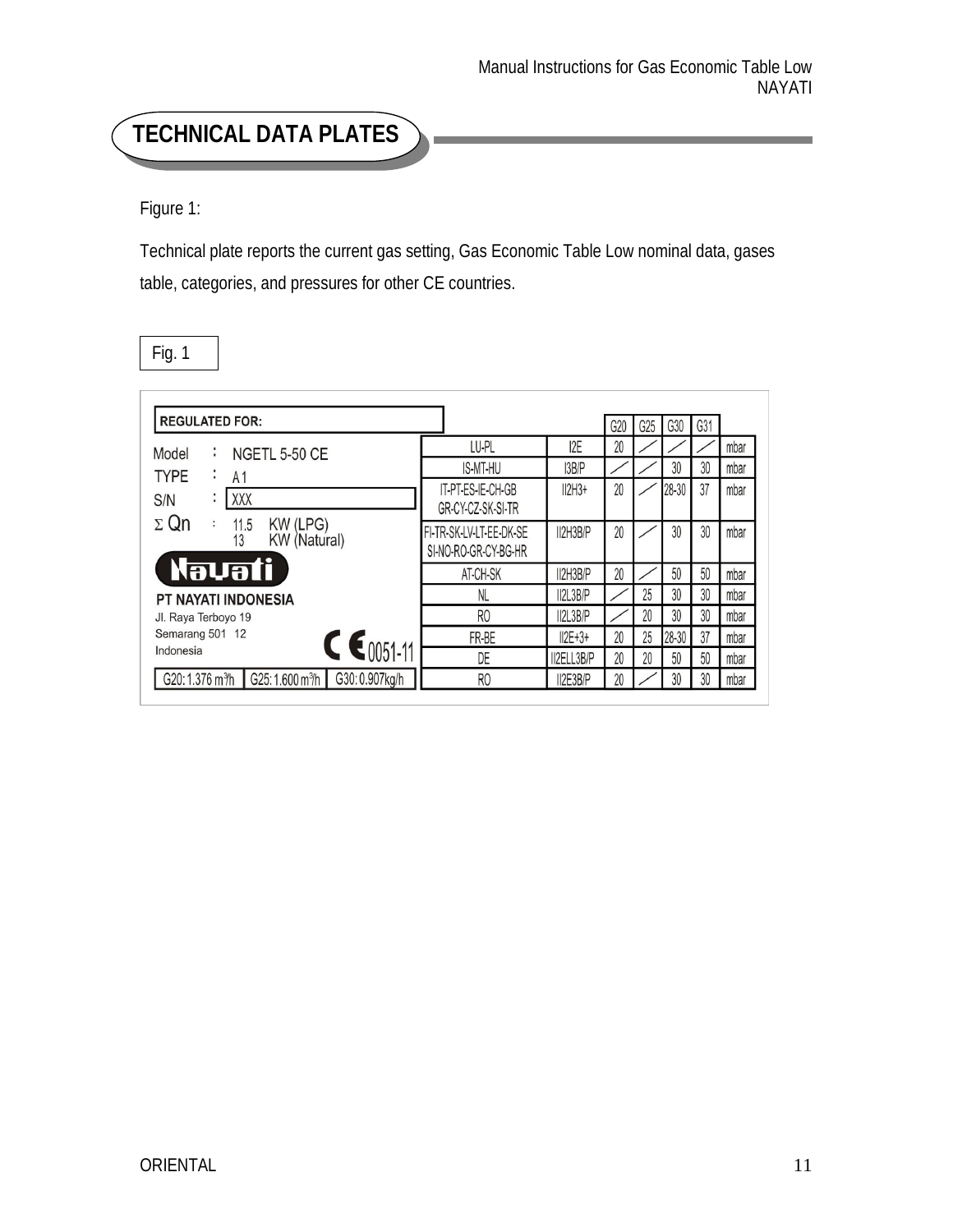# **COMPONENT LIST**

**Burner Components**

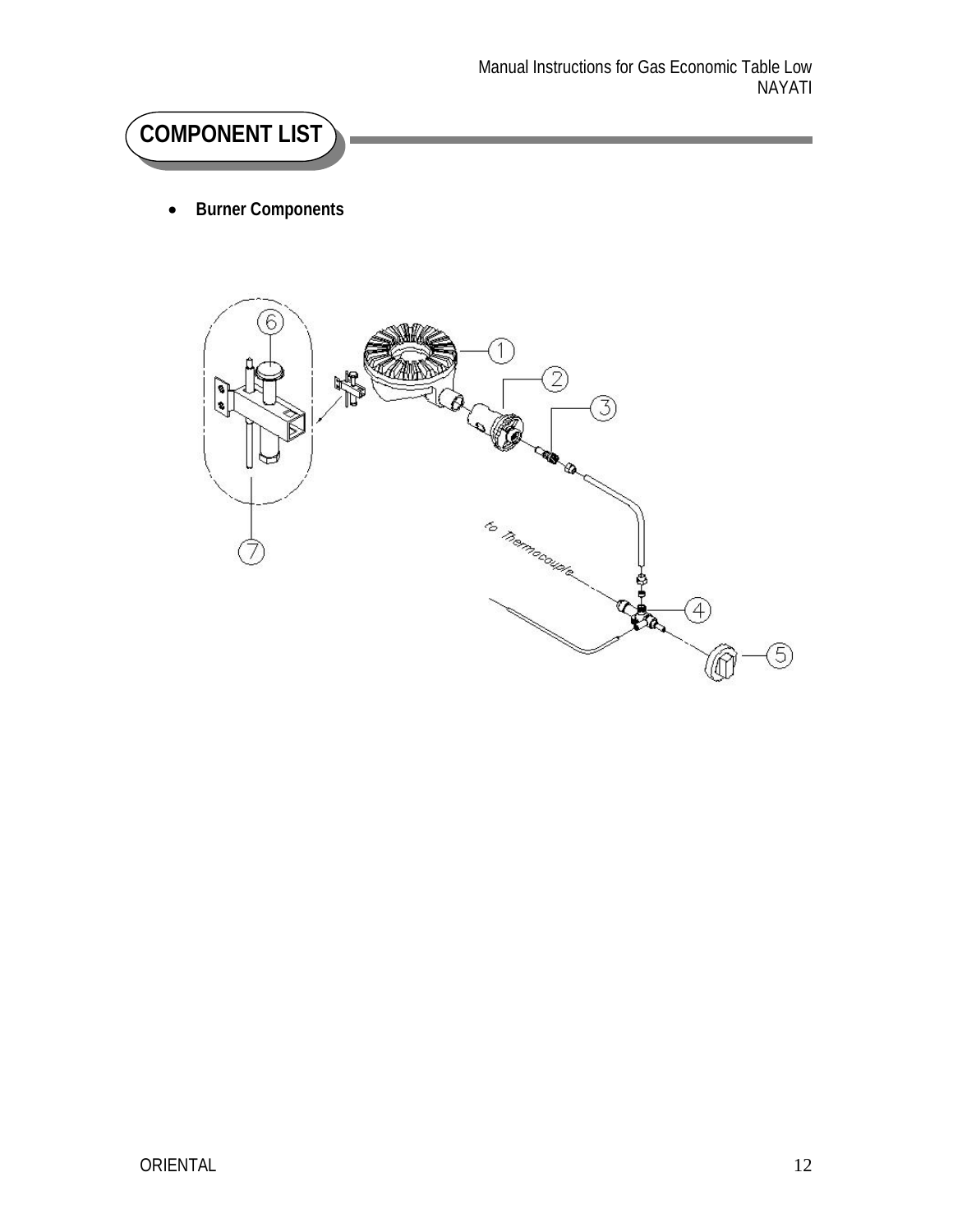| NO.            |            | P/N                                               | <b>QTY</b>     |
|----------------|------------|---------------------------------------------------|----------------|
| $\mathbf{1}$ . | GS.4030    | Burner Head NS 9000                               | 1              |
|                | GS.4023    | Burner NS 9001                                    | 1              |
|                | GS.4232    | Burner Plug 3/8 x 1/4                             | $\overline{1}$ |
| 2.             | GS.4357    | Air Chamber Mixing Jumbo Burner                   | $\mathbf{1}$   |
|                | GS.4358    | Air Chamber Plate Jumbo Burner                    | 1              |
|                | GS. 2825   | Air Chamber Bush 1 1/2"                           | $\mathbf{1}$   |
|                | GS. 2826   | Air Chamber Pipe 1"                               | 1              |
|                | GS.2851    | Fixing Bush 1 1/4"                                | $\mathbf{1}$   |
| За.            | GS.283D    | Nozzle Jumbo Burner D-1.80 mm f/ G 30 / G 31 (28- | 1              |
|                |            | 30 mbar)                                          |                |
| $3b$ .         | GS.282E    | Nozzle Jumbo Burner D-1.80 mm D - 1,60 mm f/ G    | 1              |
|                |            | 30 / G 31 (50 mbar)                               |                |
| 3c.            | GS.283E    | Nozzle Jumbo Burner D-1.80 mm D - 3,05 mm f/ G    | $\mathbf{1}$   |
|                |            | 20 (20 mbar)                                      |                |
| 3d.            | GS.283F    | Nozzle Jumbo Burner D-1.80 mm D - 3,15 mm f/ G    | $\mathbf{1}$   |
|                |            | 25 (25 mbar)                                      |                |
| 3f.            | GS.283G    | Nozzle Jumbo Burner D-1.80 mm D - 3,30 mm f/ G    | $\mathbf{1}$   |
|                |            | 25 (20 mbar)                                      |                |
| 4.             | GS.387B    | Gas Valve w/ Clamp Pipe 34" (Mod. 21 S)           | 3              |
| 5.             | PD.4052 EA | Gas Knob dia. 8mm (250C) - ArKn08 w/ dot marking  | $\overline{4}$ |
|                | PD.4055IL  | Ring label api model 1 - ArKn                     | $\overline{3}$ |
| 6.             | GS.3851    | Bunsen Pilot 3F / 3H (3020006)                    | $\overline{2}$ |
| 7.             | GS.3890    | Thermocouple 9 x 1 1000 mm (P/N: 0200015)         | $\overline{2}$ |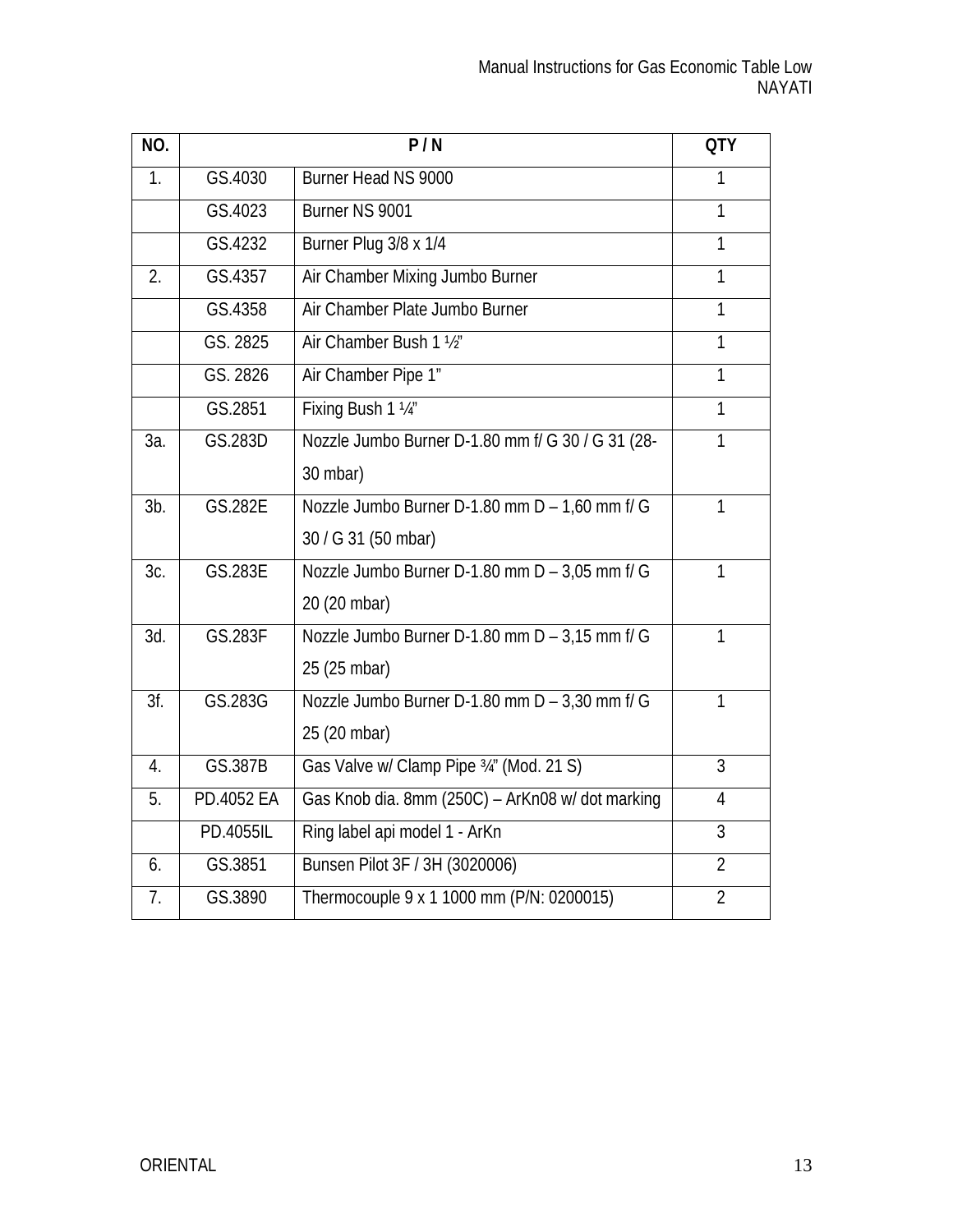## **INSTALLATION (for the installer)**

Very important!: Before installing, place the appliance on solid, flat, stable and horizontal surface and connection availability.

The following instructions are intended for authorized and qualified installer. Before doing installation, adjustment, and maintenance operations, the installer must follow local and legal regulations. Cut the electrical power before doing any installation.

- 1. This appliance is using gas. Gas services should be installed according to:
	- a. Local and international standards
	- b. Local recommendation, such as building standards and recommendation concern with combustion
	- c. Directions and regulations from the gas and power supply companies
	- d. Regulation concern with prevention accident measures
- 2. Remove all packaging material and protective coatings.
- 3. Ensure gas supply is sufficient to operate this appliance.
- 4. Install the appliance by using Qualified Gas Filter.
- 5. Before testing, put the appliance in a good ventilated room and keep all flammable material away.
- 6. Take a leakage test by using soapy water solution. Spread the soapy solution on joints and pipe fitting. A leakage will be indicated by bubbles comes from the joints or pipefitting. Another way is by looking at the gas counter. If there is no movement on the gas counter, it means no gas leakage.
- 7. Before cleaning or maintaining the appliance, please isolate gas supply to the safe place.
- 8. Install the appliance by following Safe International Gas Standards.

#### ORIENTAL 14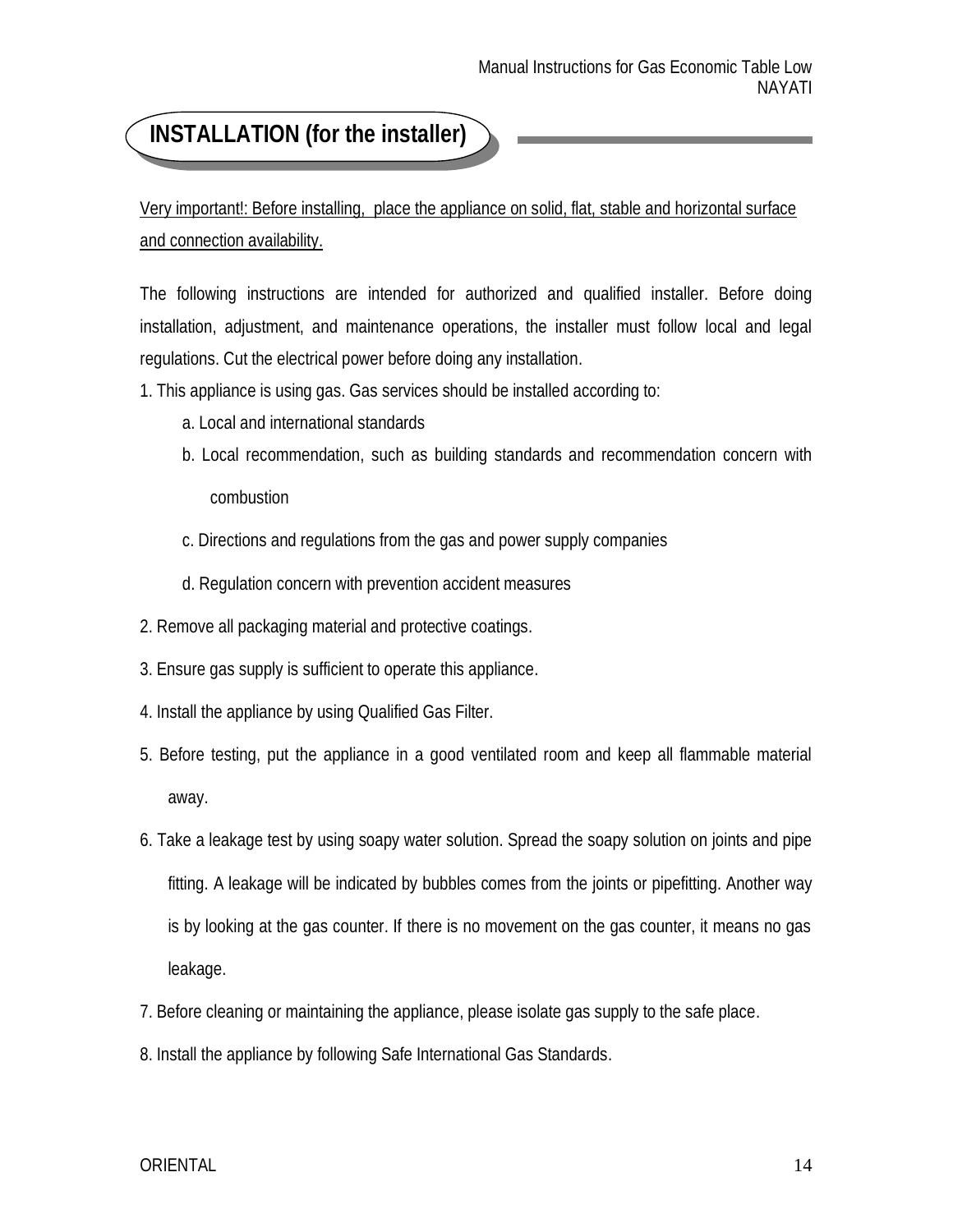9. If the appliance has not preset to the gas availability, you must convert it into another gas type. Authorized personnel must do this by referring to the technical data (primary air regulation and nozzle table), changing the main burner and pilot burner nozzles. Once this has been done, a new rating data plate should be affixed to the new data by referring to the new gas type.

## **Warning !**

## **NEVER USE FREE FLAME TO FIND GAS LEAKS!**

#### **Position and Fixing**

Authorized personnel must do the installation. Install the appliance according to National Safety Standard about gas-heated standard. Place the appliance in good ventilated room with permanent ventilation ducts to guarantee sufficient exchange of air and keep the work place healthy. If the Gas Economic Table Low not connected to a flue, it is recommended to install it under efficient hood, which could evacuate burned gases and cooking steams. Make sure that any object around or under Gas Economic Table Low does not obstruct air volume required for combustion. Put away any flammable materials near Gas Economic Table Low. When the appliance is freestanding, keep a distance at least 20 cm from side, and 10 cm from rear walls. Especially when the appliance close to wall and does not protected with fire-resistant materials made. Install the appliance separately or side by side with other appliance according to recommended range. Put Gas Economic Table Low on solid, flat, and horizontal floor. Adjust the height of the four feet by using brackets. Before turn the appliance ON, remove the protective film. Remove any adhesive with appropriate solvent. Eliminate all packaging material according to national laws.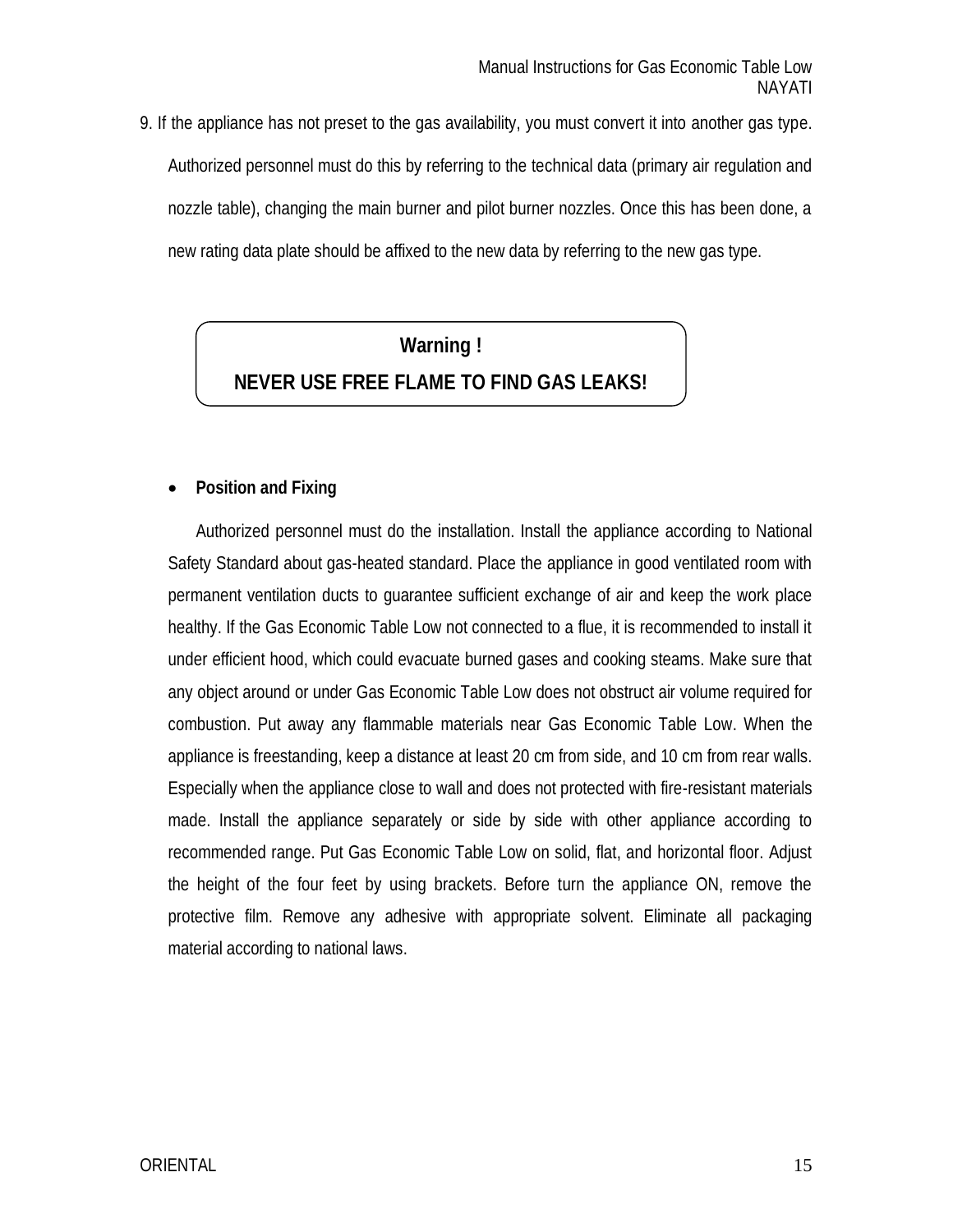### **Gas Supply Connection**

- Before installing and connecting Gas Economic Table Low to gas supply, carefully control the fixed part of gas system, which conformed to National Building Regulation.
- Verify gas pipes sections to guarantee sufficient supply for all gas heated appliances. Install it in similar condition to avoid excessive pressure drops.
- The pipes must be made of steel (with junctions made using white cast iron, or galvanized steel fittings, or autogenously welded joints) or copper pipes (with mechanical joints and couplings without seals or mastics or brazed joints).
- Control the gas bottle (if any) placed correctly and protected in dry area.
- Check whether the gas pipes can easily inspected. If the pipes installed in floor and wall, make sure that this work done according to professional standard with reference points that make it possible to find the pipes.
- Before installing Gas Economic Table Low, makes sure that it is set for the gas and pressure (see Technical Data Plates). Consult the paragraph "Gas Conversion".
- Connect Gas Economic Table Low to gas supply using solid fittings or flexible steel pipes with suitable sections related to nominal power and length.
- Check whether the flexible pipes does not pass or near hot surfaces, put under stress and traction, contact with sharp edges, or other things that could damage the pipe.
- Install quick ON OFF valve between the gas mains and each single appliance where easy to reach.
- After install Gas Economic Table Low safely, take a pressure test the whole gas circuit by using leak finder spray or non-corrosive foams.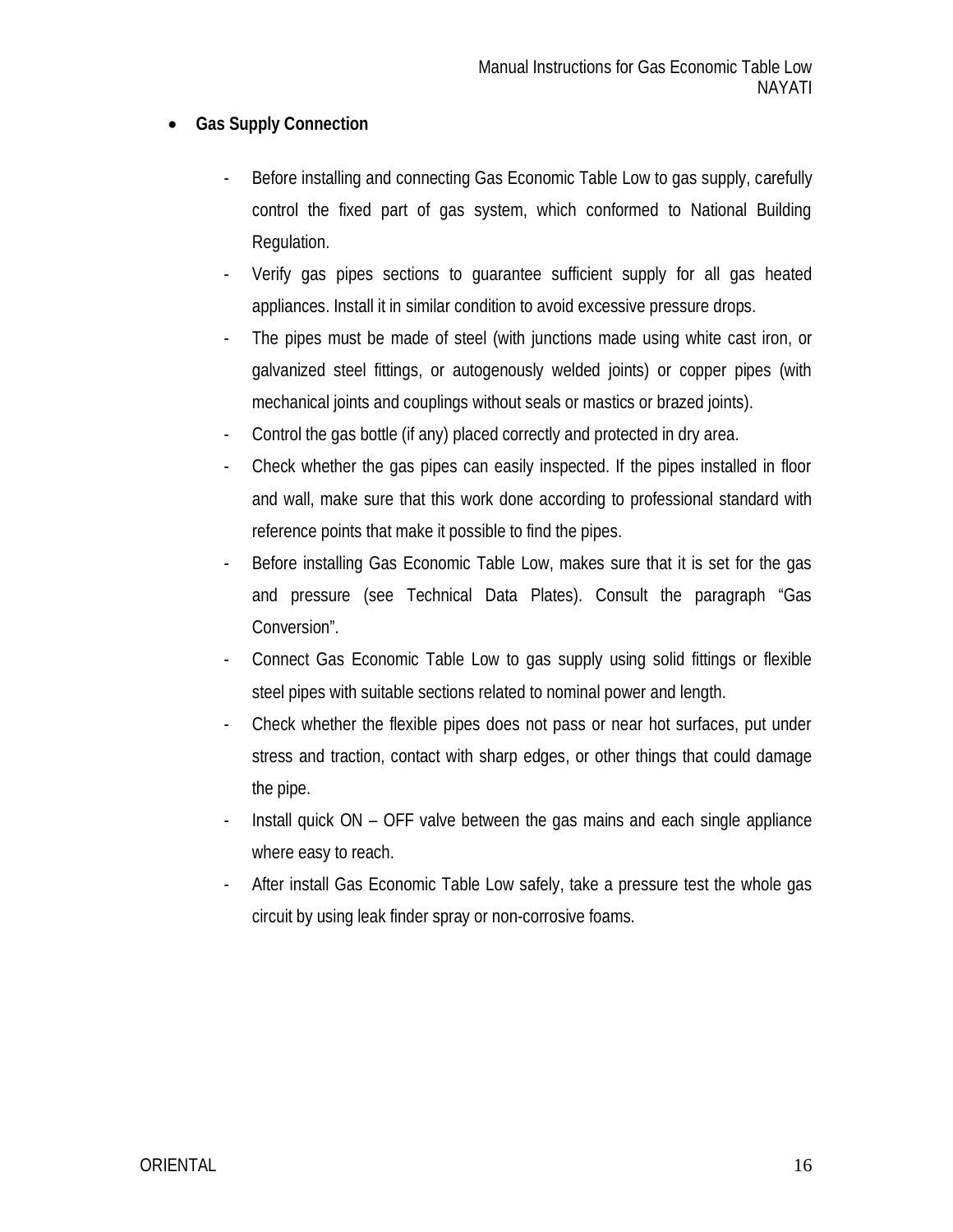#### **Checking Gas Pressure and Nominal Heat Input (Fig. 2)**

At the first installation, specialized technician must control Gas Economic Table Low nominal heat input, maintenance, and gas conversion. DO NOT improve Gas Economic Table Low performance and increase nominal heat affirmed by the manufacturer. Control heat input by using gas counter and chronometer. Measure the exact amount of gas flow per unit of time which consumed by the appliance at maximum power. Compare the measurement to the consumption data on Data Technical Table 8,  $\pm$  5% tolerance is allowed. When you are measuring top deviations, carefully check the diameters and the quality of installed injectors and gas main pressure. If you want to measure the main pressure while Gas Economic Table Low is ON and using a pressure gauge for liquids (for example U manometer, with minimum resolution 0.1 mbar), please follow direction below:

1. Connect the flexible pipe "E" of the Manometer "M" to the inlet pressure point "C" after unscrewing its cap.

2. Measure the connection pressure: if the reading is not within the values given in the following table, the appliance cannot work properly. The gas company must be informed to find out the supply pressure problems. If necessary, install a pressure regulator.

3. Once the connection pressure has been measured, disconnect flexible pipe "E", retighten the screw cap of the inlet pressure point "C". Restore the components inversely.

|                       | Inlet pressure (mbar) |                |                |  |  |
|-----------------------|-----------------------|----------------|----------------|--|--|
| <b>Gas Type</b>       | <b>Normal</b>         | <b>Minimal</b> | <b>Maximal</b> |  |  |
| Natural gas G 20      | 20                    | 18             | 25             |  |  |
| Natural gas G 25      | 20                    | 18             | 25             |  |  |
| Liquid gas G 30/ G 31 | 30                    | 28             | 37             |  |  |
| Liquid gas G 30/ G 31 | 50                    | 42.5           | 57.5           |  |  |

| Table 8: |  |
|----------|--|
|          |  |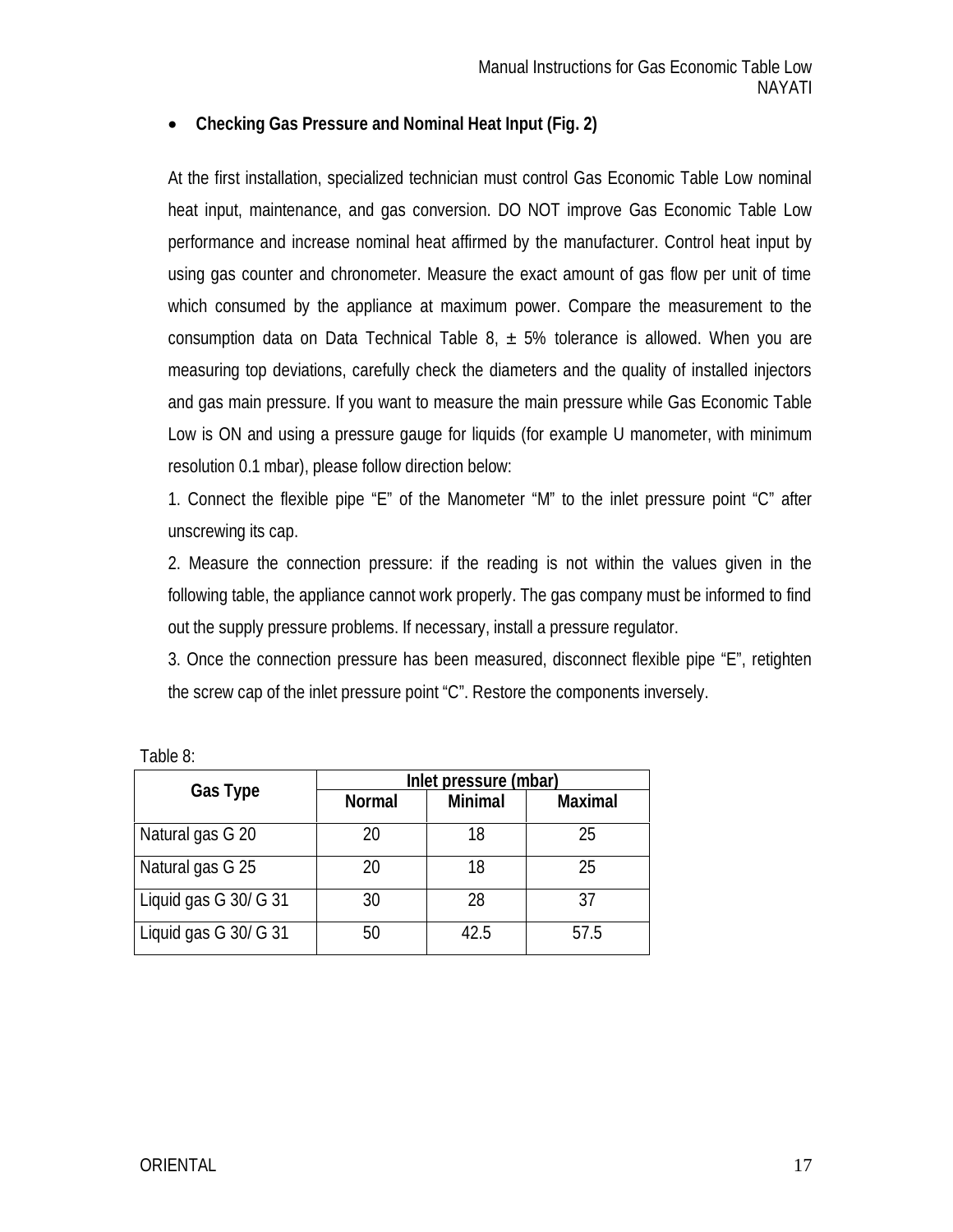

| Manual Instructions for Gas Economic Table Low |  |               |
|------------------------------------------------|--|---------------|
|                                                |  | <b>NAYATI</b> |

| C  | $=$             | Inlet pressure point |  |
|----|-----------------|----------------------|--|
| D  | $=$             | Gas pipe             |  |
| E  |                 | $=$ Flexible pipe    |  |
| G  | $\equiv$ $^{-}$ | Inlet gas connection |  |
| M  |                 | = Manometer          |  |
| R. | $=$             | Gas tap              |  |
|    |                 |                      |  |

#### **Gas Conversion**

- Only professional and qualified mechanic can do this job.
- By looking at Table 4, 5, 6, and 7 replace Main Injector, Pilot Injector, and adjust correctly Primary Air Setting for each Main Burner.
- Correctly adjust By-pass screw for the working at minimum rates of Main Burner.
- Spare injectors are available with the appliance.
- Make sure the diameter printed on each injector in 1/100 of a millimeter.
- Convert the appliance after turn the gas OFF and in UP position and let Gas Economic Table Low cool.

#### **Adjusting Small Combustion ( Fig. 3)**

The small combustion must be adjusted into 3,0 kW. To adjust the small combustion, follow direction below:

- a. Operate burner in small combustion.
- b. Turn OFF the security control knob handle.

c. Adjust small combustion nozzle (9) for 3 kW (according to the table). Turn clockwise to reduce warmth load, turn anticlockwise to increase warmth load. Adjust the warmth load according to volume method.

d. Ignites properly.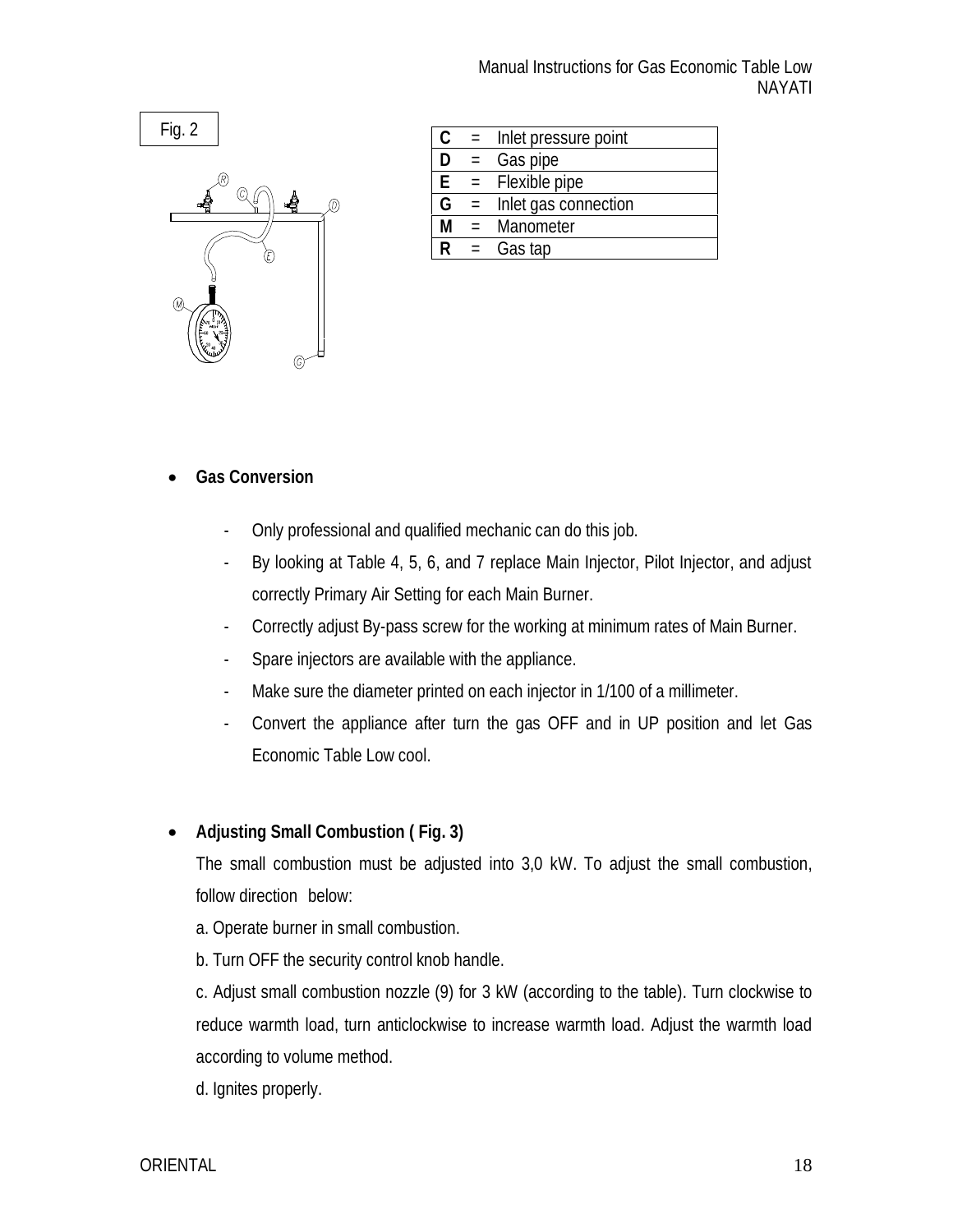e. To change small combustion nozzle (9) for Liquid gas / LPG Gas, turn slightly against the stroke.



### Table 9:

| <b>Gas Type</b> | <b>Gas Pressure (mbar)</b> | Diameter (1/100 mm) |
|-----------------|----------------------------|---------------------|
| G 30 / G 31     | $28 - 37$                  | $95*$               |
| G 30 / G 31     | 50                         | 85                  |
| G 20            | 20                         | Adjusted            |
| G 25            | 25                         | Adjusted            |
| G 25            | 20                         | Adjusted            |

**\* or adjusted**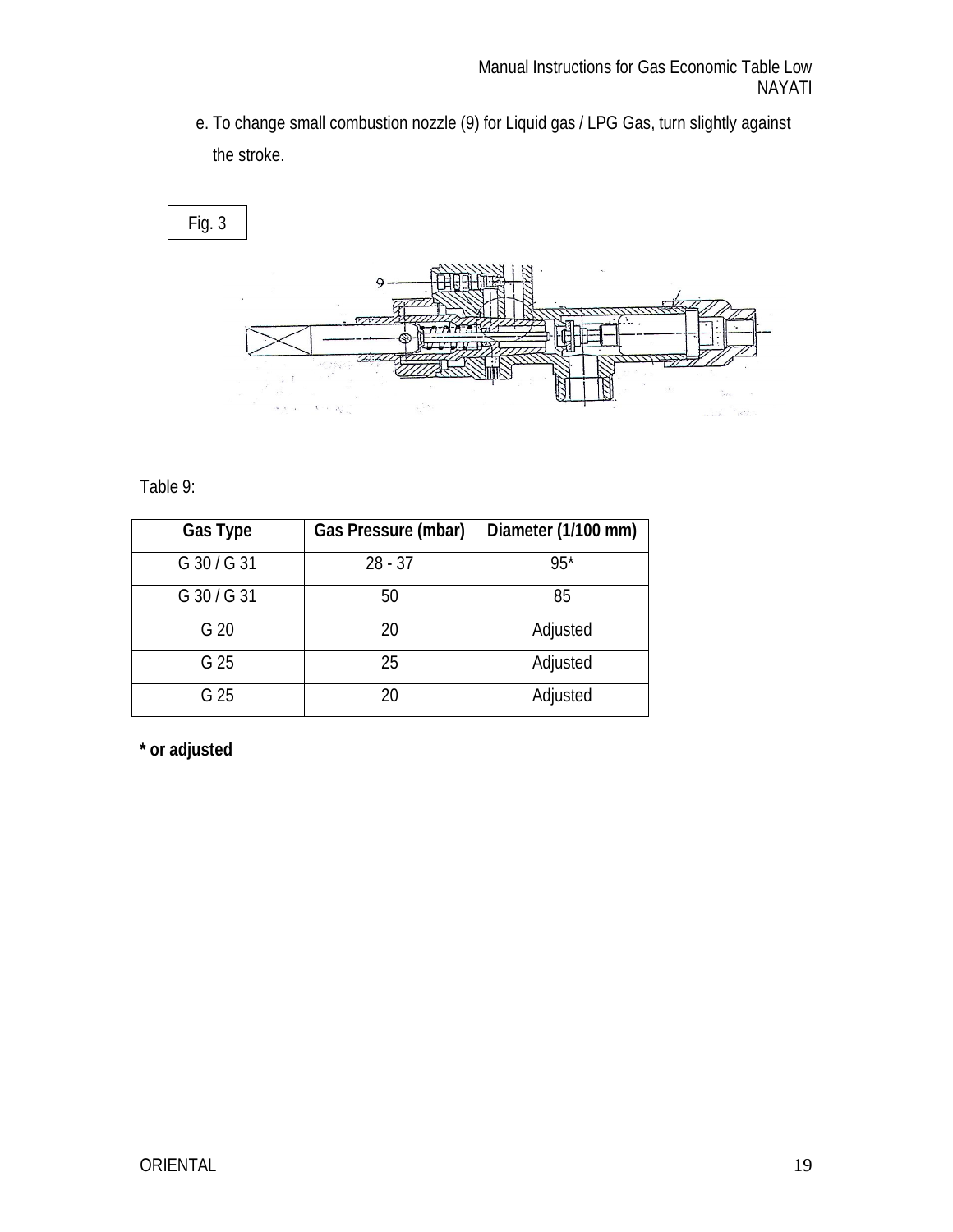## **Adjusting Pilot flame ( Fig. 4 and 5)**

Adjust the Pilot flame by following direction below:

a. Remove screw cover (10) and washer (11).

b. Adjust nozzle (C) according to the table to make Main Burner ignite properly. Turn the nozzle clockwise to reduce gas flow. Turn anticlockwise to increase gas flow.

c. When operated with Liquid gas, turn nozzle (C) clockwise toward stroke. After adjusting washer (11) and tightening cover screw (10).





Table 10:

| <b>Gas Type</b> | <b>Gas Pressure (mbar)</b> | Diameter (1/100 mm) |
|-----------------|----------------------------|---------------------|
| G 30            | $28 - 30$                  | 20                  |
| G 30            | 50                         | 20                  |
| G 20            | 20                         | Adjusted            |
| G 25            | 25                         | Adjusted            |
| G 25            | 20                         | Adjusted            |
| G 31            | $30 - 37$                  | 20                  |
| G 31            | 50                         | 20                  |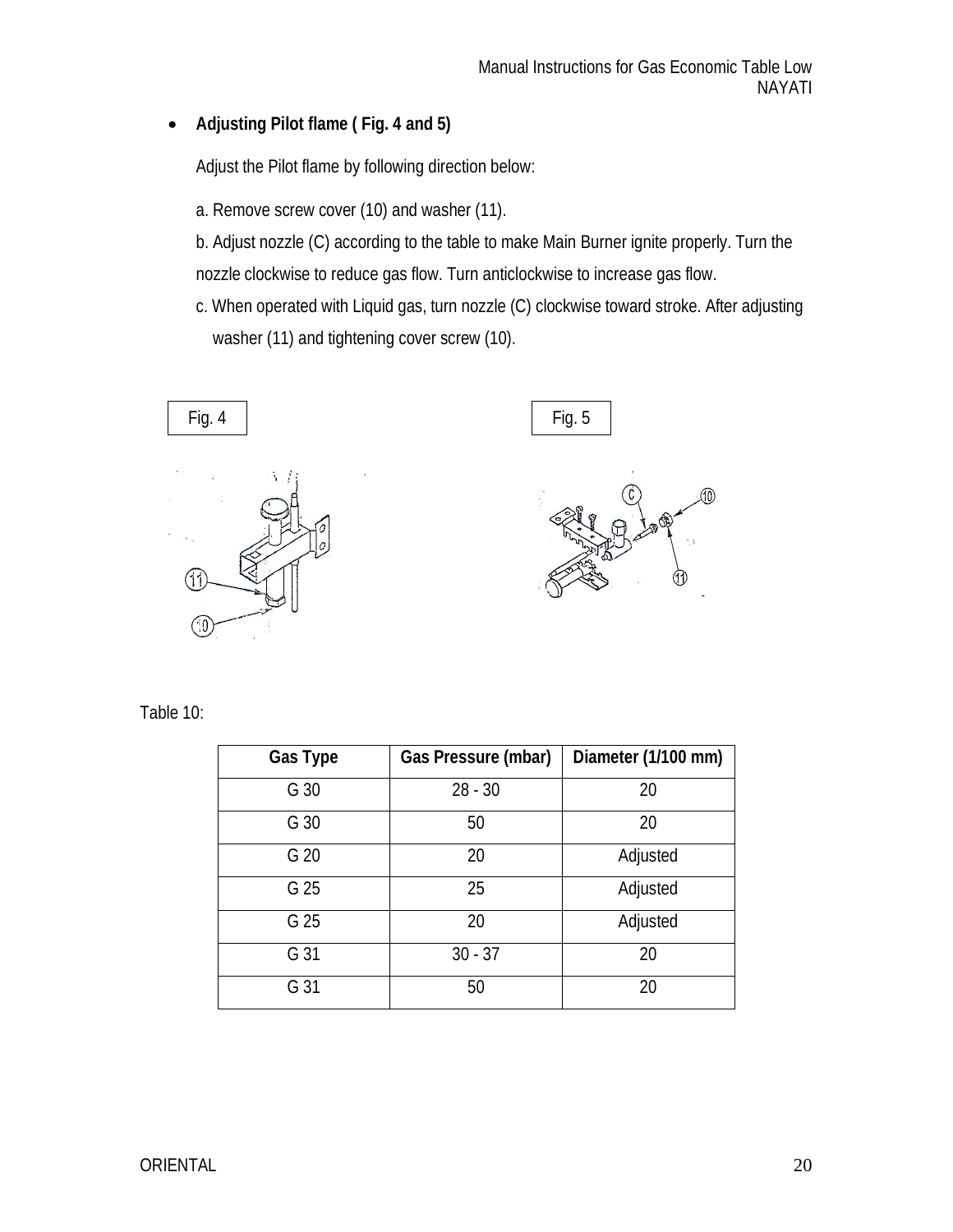## **Adjusting Primary Air (Fig. 6 and 7)**

The Primary Air is fixed and sealed by the factory according to the destined country and the gas type. The adjustment is attached on the packing and the type shield. If there is any conversion, the Primary gas adjustment must follow the data table below:

Table 11:

| <b>Gas Type</b> | Gas Pressure (mbar) | <b>Primary Air Opening (B)</b> |
|-----------------|---------------------|--------------------------------|
|                 |                     | (mm)                           |
| G 30            | $28 - 30$           | Open 12,0                      |
| G 30            | 50                  | Open 12,0                      |
| G 20            | 20                  | Open 5,0                       |
| G 25            | 25                  | Open 5,0                       |
| G 25            | 20                  | Open 5,0                       |
| G 31            | $30 - 37$           | Open 12,0                      |
| G 31            | 50                  | Open 12,0                      |



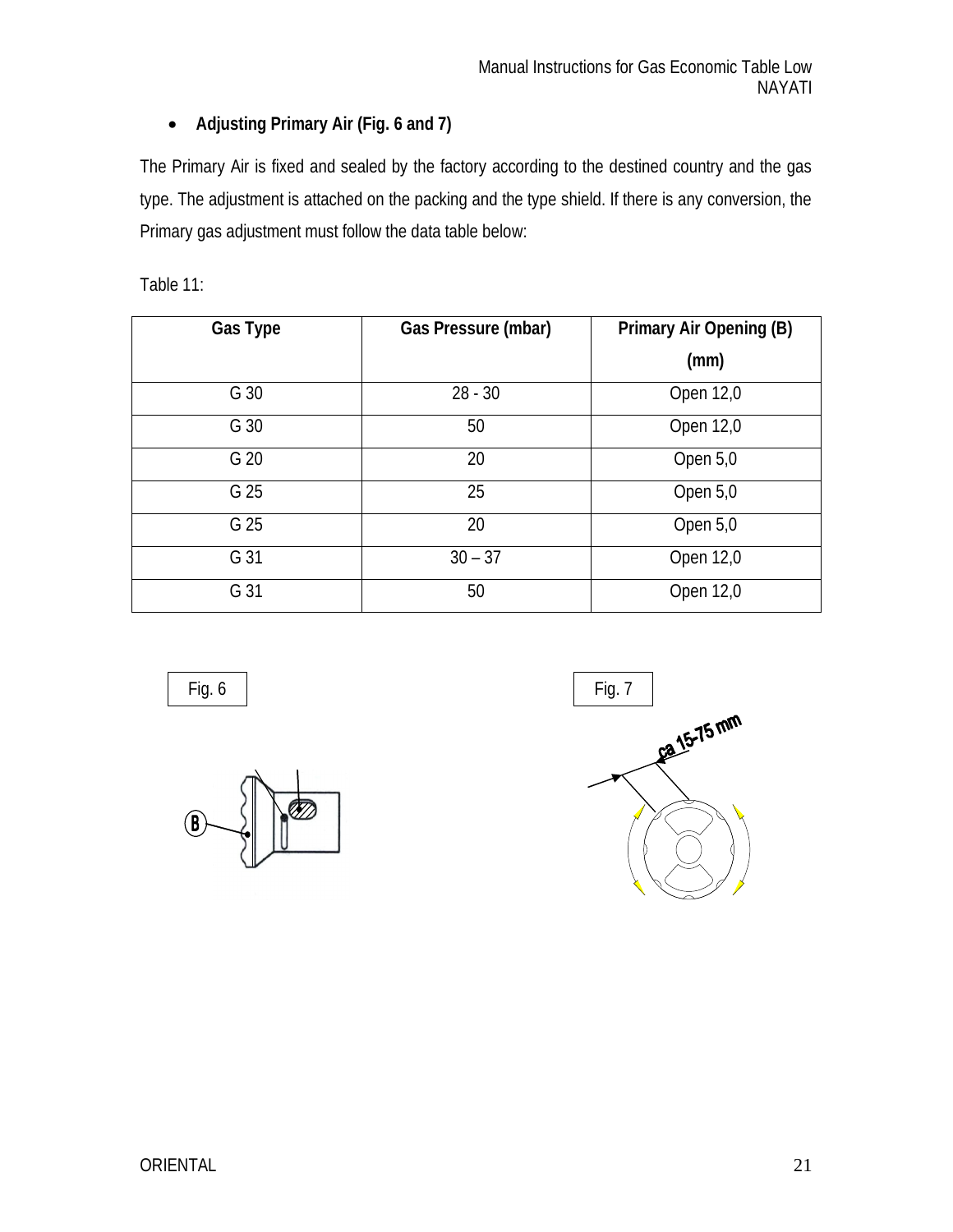**WARNING! After doing conversion please remember to:**

- **Attach an indelible sticker on technical data plate with the new installation data.**
- **Fix the new seals on the regulated parts (Primary Air Bush, Injector, and By-pass screw).**
- **Take pressure test of gas circuit and check for leaks.**
- **Properly control Gas Economic Table Low work according to these instructions. Please check main burners' cross-lighting, stability, and flame factor.**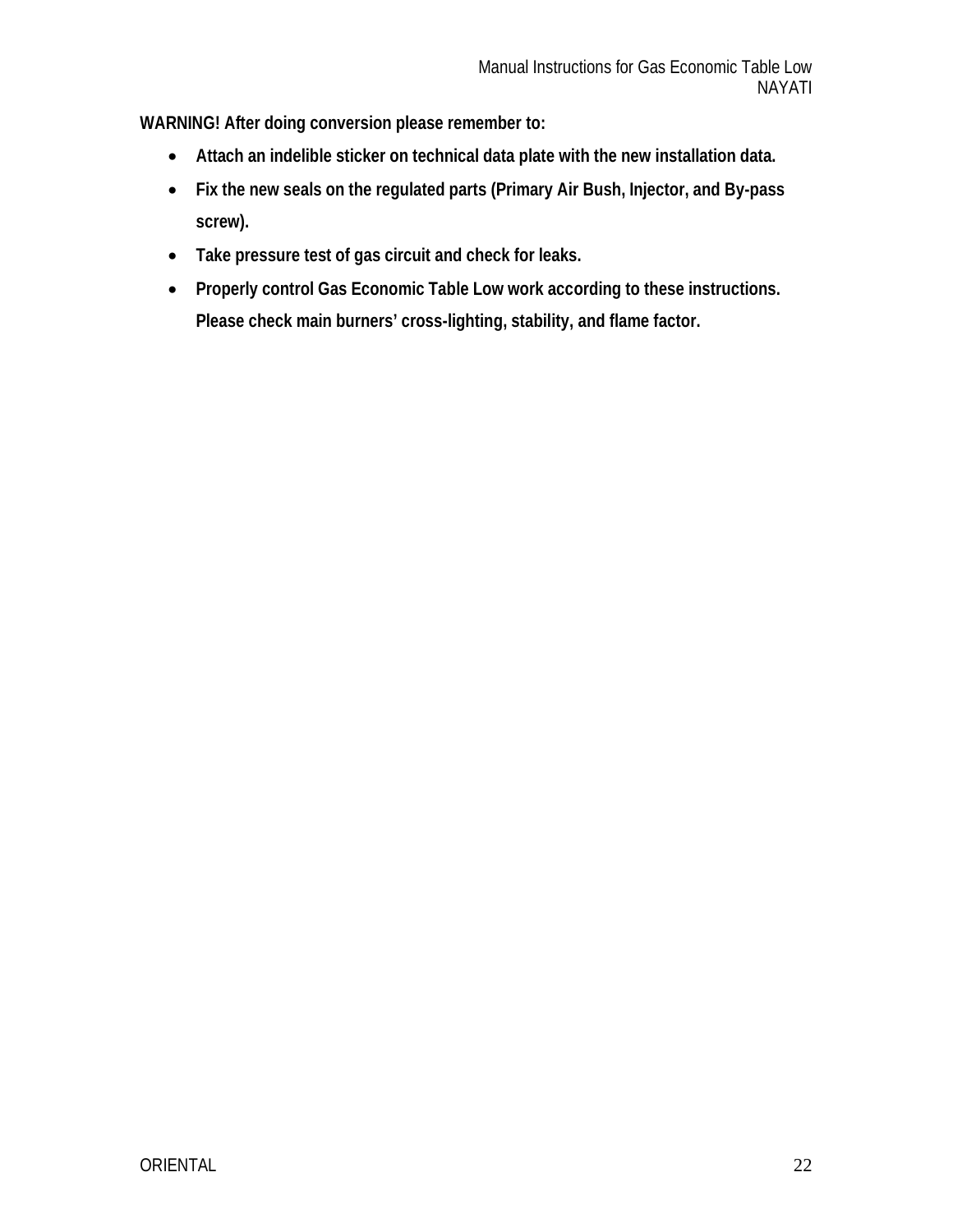## **REPLACING MAIN COMPONENTS**

Before replacing any components, please:

- Turn OFF the appliance
- Cool the appliance
- Close the ON / OFF gas valve at UP position

Access the components after open the frontal panel and remove the cooking grid. USE GENUINE SPARE PARTS ONLY!

### **Changing Nozzle Burner (Fig. 8)**

- a. Lift the Burner (1) for about 10 mm.
- b. Pull the Burner from the mixing chamber (3).
- c. Remove it with fixing screw (2) form the mixing chamber (This screw is reachable from below).
- d. Remove the complete mixing chamber (3) by turning anticlockwise from the nozzle.
- e. Turn the pressure ring (4) from the nozzle. DO NOT LOSE THE PRESSURE RING !
- f. Remove the nozzle from the nozzle carrier and replace the nozzle with the new one according to the destined country and gas type.
- g. Fix the nozzle by using non-hardening sealing tape.
- h. Place the burner back. Notice the Primary Air adjustment.



Fig. 8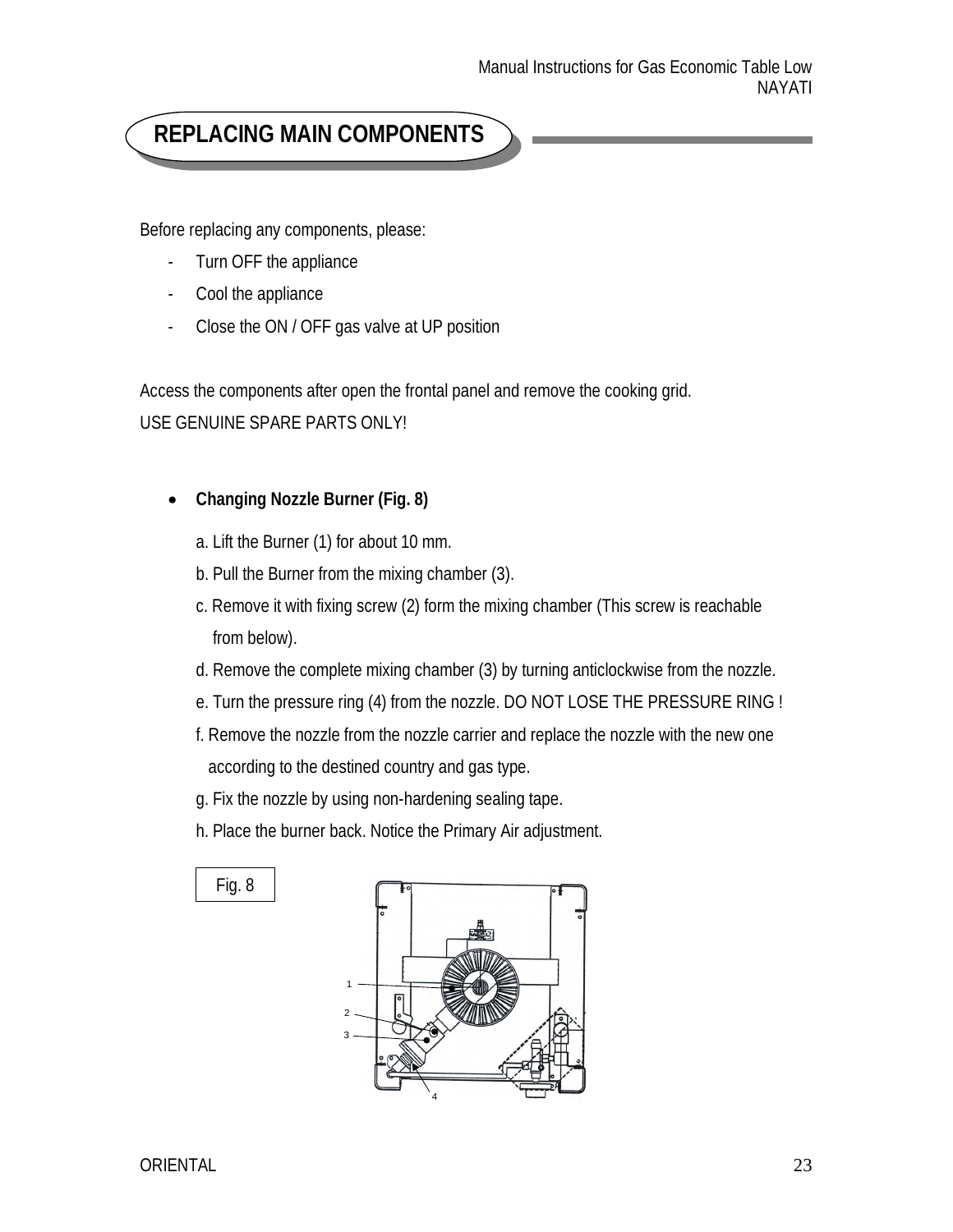## **CONTROL PANEL DESCRIPTION**

**NGETL 5-50 CE**









- **A** : **Grill Plate**
- **B** : **Gas Cock**

To open and close gas supply to Burner

**C** : Burner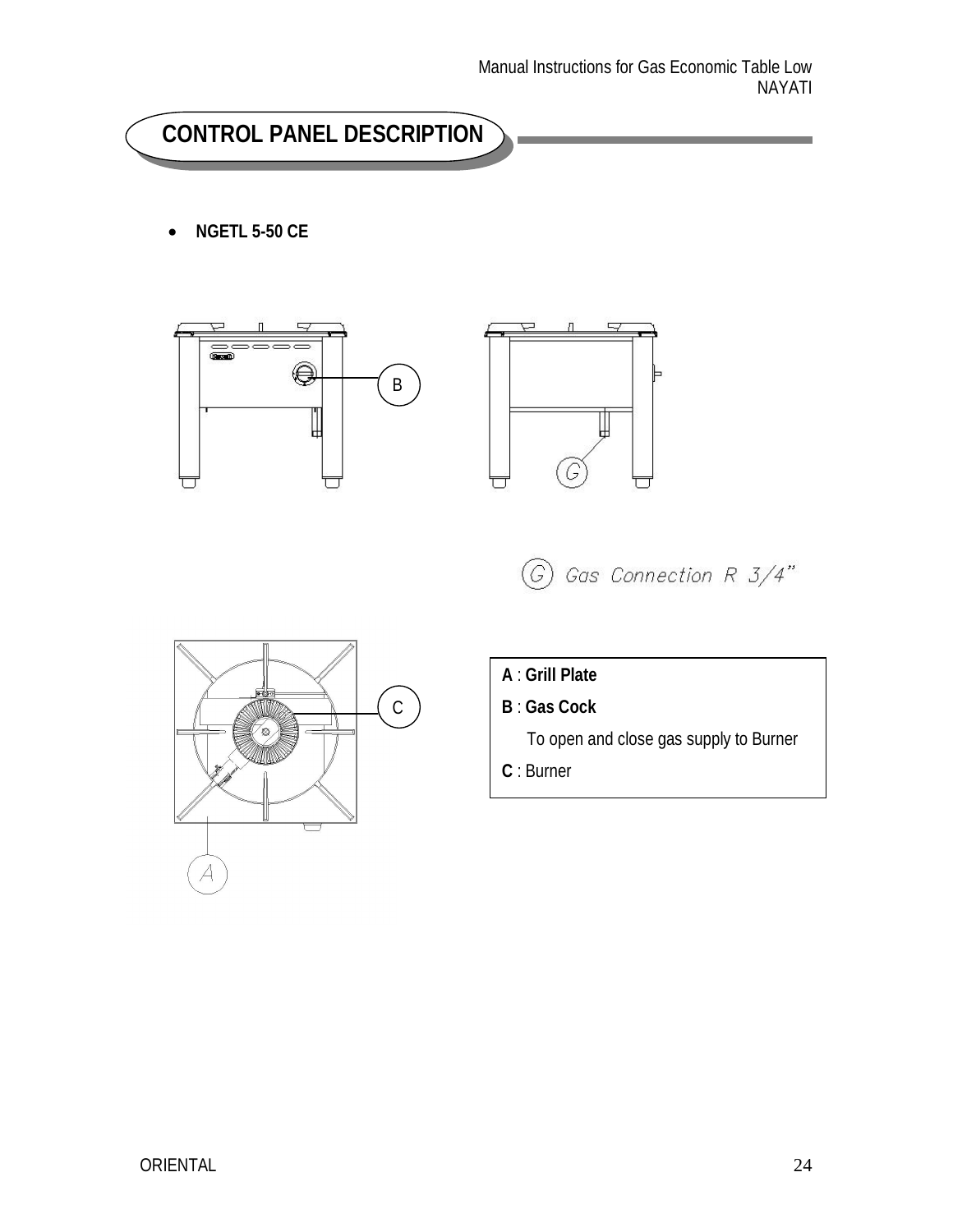## **USE INSTRUCTIONS (for user)**

### **Warning**

This appliance is a gas cooker for professional use. It shall be used by authorized people only. Before starting, please make sure that the appliance is in good condition and put it in a good ventilated room. Below are several preliminaries warning that strictly conformed:

1. If there is a persistent breakdown, please contact authorized mechanic.

- 2. User is only responsible for daily routine cleaning for maintenance.
- 3. Qualified mechanics must do all operations related to installation and maintenance according to Regulation in force.
- 4. Use Gas Economic Table Low only to COOK FOOD: MAKING STOCK. DO NOT use Gas Economic Table Low for other purposes. Any other uses may be considered as improper and dangerous use. Please control the appliance when operating.
- 5. Before operating Gas Economic Table Low for the first time, carefully clean the appliance to remove industrial oil/ lubricant.
- 6. After using Gas Economic Table Low, close the gas valve in UP position.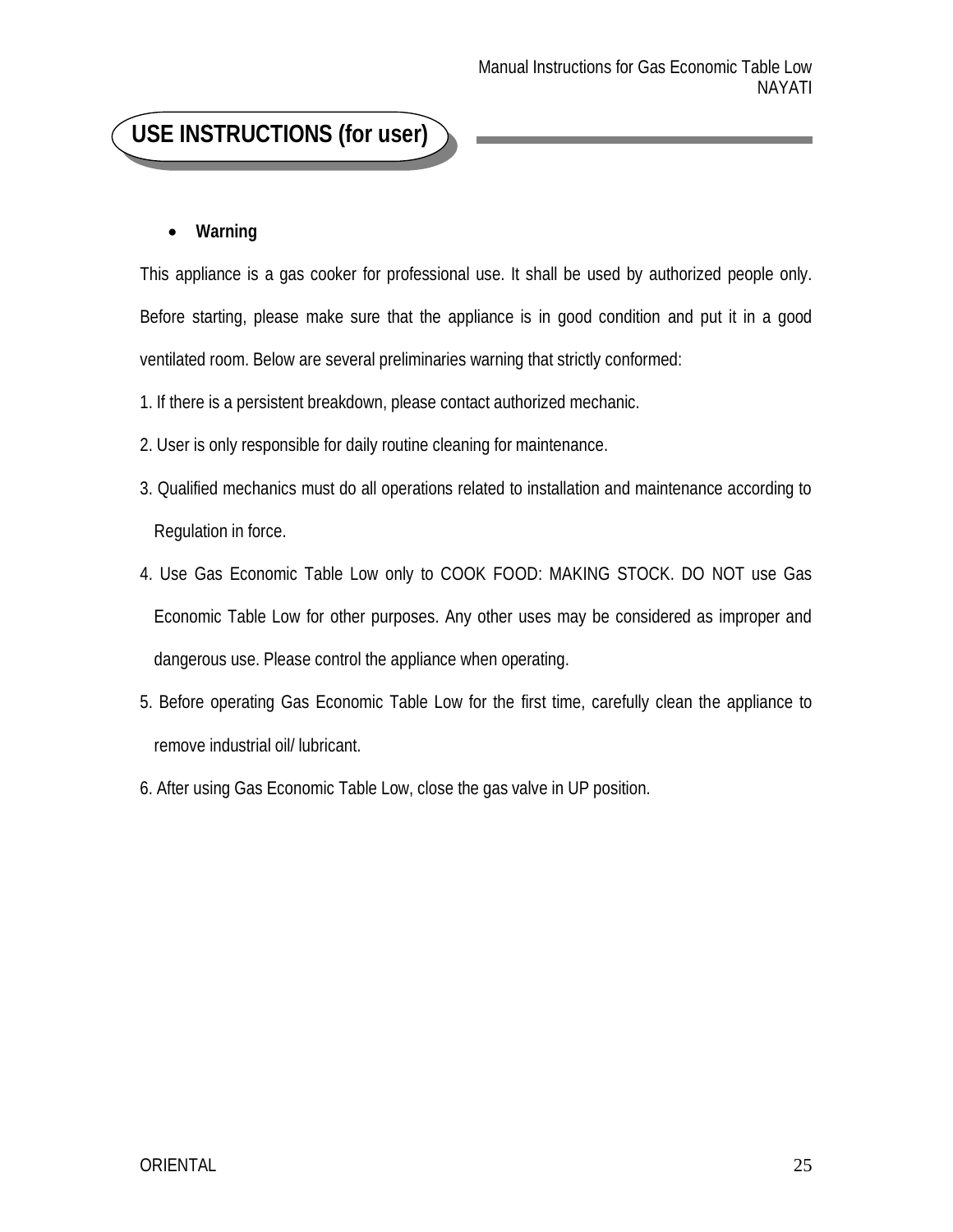## **Turn ON / OFF Burner**

### - **Turn Burner ON**

- a. Open the main gas valve.
- b. Press the safety knob tap "A" and keep the knob pressed in.
- c. Ignite the Pilot flame by using igniter gun.
- d. After Pilot flame ignite, keep press knob "A" for 15 20 seconds.
- e. Release the knob "A". Check whether the Pilot flame remains ignite. If it fails, repeat the above steps (a, b, c, d, and e).
- f. Turn the gas valve handle "A" anticlockwise to desired position.

### - **Turn Burner OFF**

- a. To extinguish the flame temporary, turn the gas valve clockwise.
- b. To extinguish all flames, turn the gas valve to "O" position. The Main gas valve must be closed.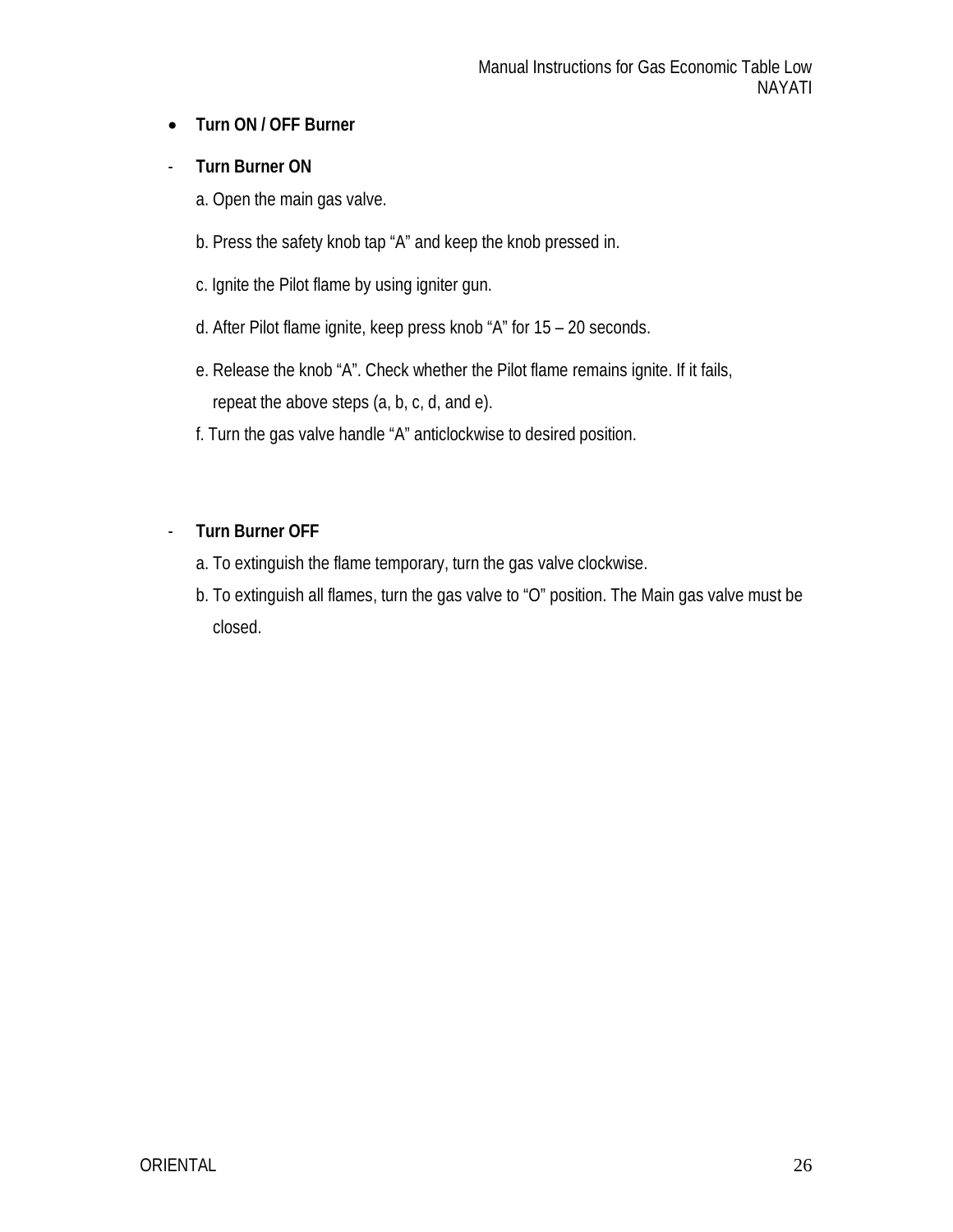## **ROUTINE CLEANING and MAINTENANCE**

Clean the appliance to keep the functionality and durability. In the case of any failures, do not attempt to solve the problem but call your dealer immediately to ask for help. Do not attempt to dismantle the appliance, specialized mechanics must do all job.

For routine cleaning process, please follow procedure below and notice the warning:

- 1. Make sure the gas valve on UP position, the appliance is closed, and the entire burners are OFF  $(\bullet)$ .
- 2. Let the appliance cool.
- 3. Clean the steel part daily with warm soapy water, rinse and dry thoroughly. Please make sure that the cleaning product does not contain Chlorine (bleach, hydrochloric acid, etc), using steel wool, brushes, or scrappers that could leave ferrous particles. These materials could oxidize and causes rust on the appliance.
- 4. Clean the burners with mild detergent or using soap and water.
- 5. Check the burners whether the holes are clogged. If necessary, use steel wool pad to remove deposits without damaging any parts of pilot unit.
- 6. DO NOT leave acid food such as vinegar, salt, lemon, etc on the stainless steel parts because it can ruin them.
- 7. NEVER wash the appliance with direct high-pressure jet water.
- 8. If the cooker will not used for a long time, briskly rub the steel part slightly with a damp cloth and Vaseline oil. After that, wrap with protective film and put the appliance in a good ventilated room.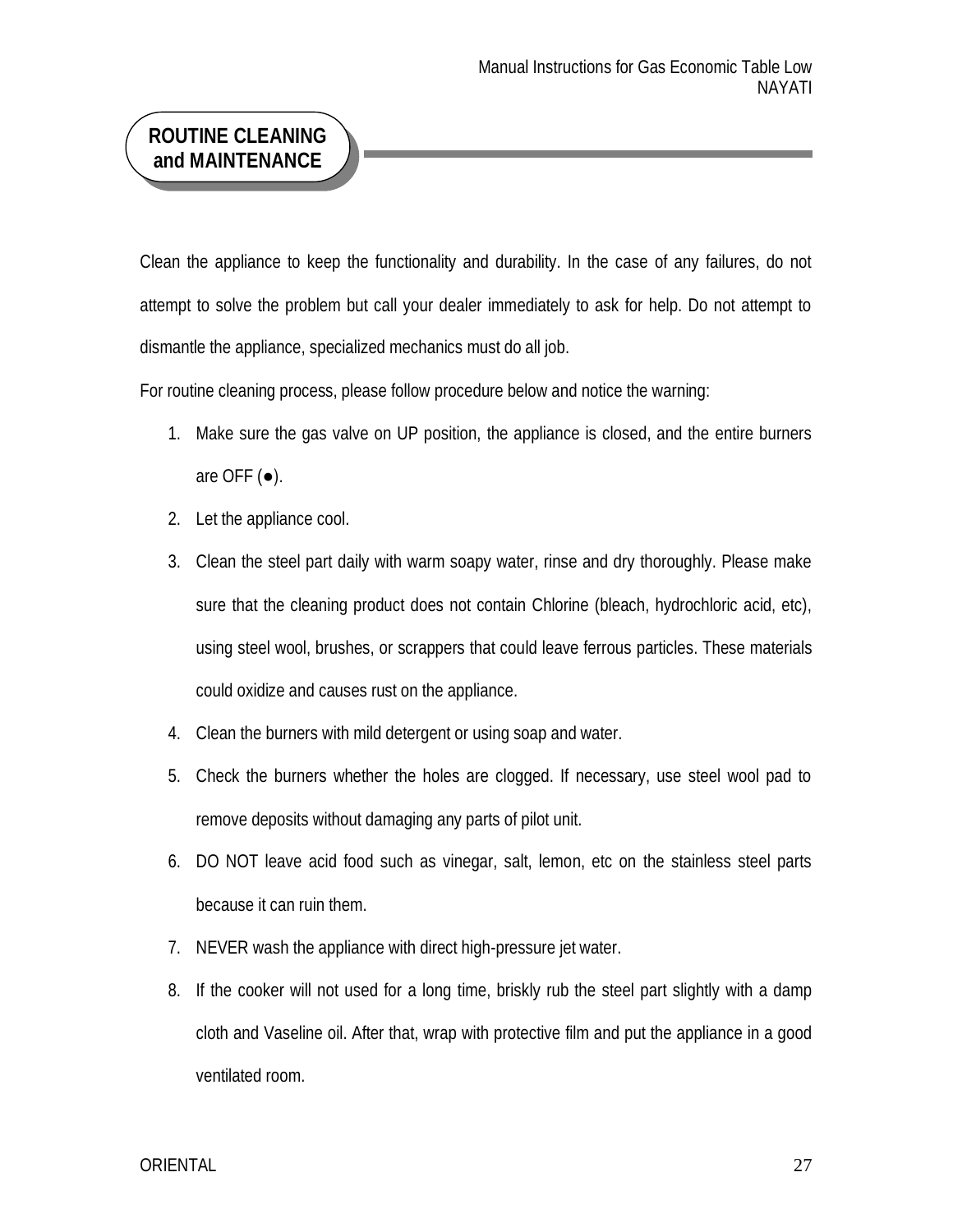## **ATTENTION!**

- **!** If you find the lighting and control devices are difficult to use, please contact the manufacturer immediately, which will provide you necessary assistance or call NAYATI dealer.
- **!** Please check the appliance periodically. Contact your dealer that will supply assistance to repair and set interval.
- **!** Authorized and qualified personnel must do all service.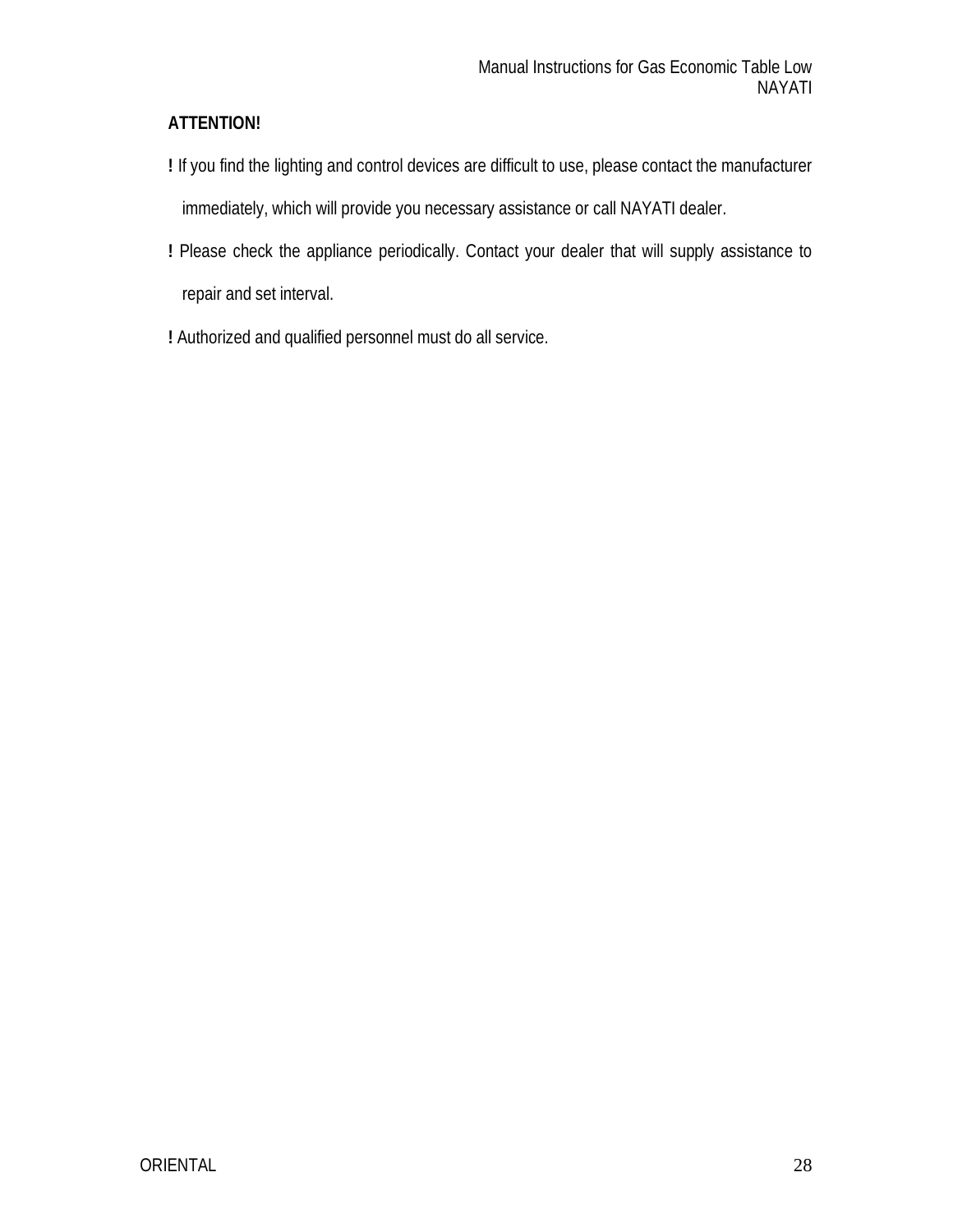ä,

# **TROUBLE SHOOTING**

Ē.

| NO. | <b>PROBLEM</b>              | <b>CAUSE</b>                   | <b>CORRECTIVE ACTION</b>      |
|-----|-----------------------------|--------------------------------|-------------------------------|
| 1.  | Pilot flame does not ignite | - Gas pipe to Pilot not closed | - Check and repair            |
|     |                             | - Pilot clogged                | - Check and clean             |
|     |                             | - Pilot head clogged           | - Check and clean with fine   |
|     |                             |                                | steel brush                   |
|     |                             | - Pilot nozzle clogged         | - Check and replace           |
| 2.  | Burner flame yellow         | - Requiring air regulation nut | - Open air regulation nut for |
|     |                             |                                | $15 \text{ mm}$               |
|     |                             | - Burner dirty                 | - Check<br>and clean with     |
|     |                             |                                | brush                         |
| 3.  | Burner does not ignite      | - Gas valve damaged            | - Check and replace           |
| 4.  | Pilot flame does not keep   | - Thermocouple dirty           | - Check and clean with fine   |
|     | lighting                    |                                | steel brush                   |
|     |                             | Thermocouple does<br>not       | - Check and repair            |
|     |                             | produce voltage (mV)           |                               |
|     |                             | - Thermocouple slacked         | - Check and repair            |
|     |                             | Thermocouple<br>magnet         | - Check and replace           |
|     |                             | damaged                        |                               |